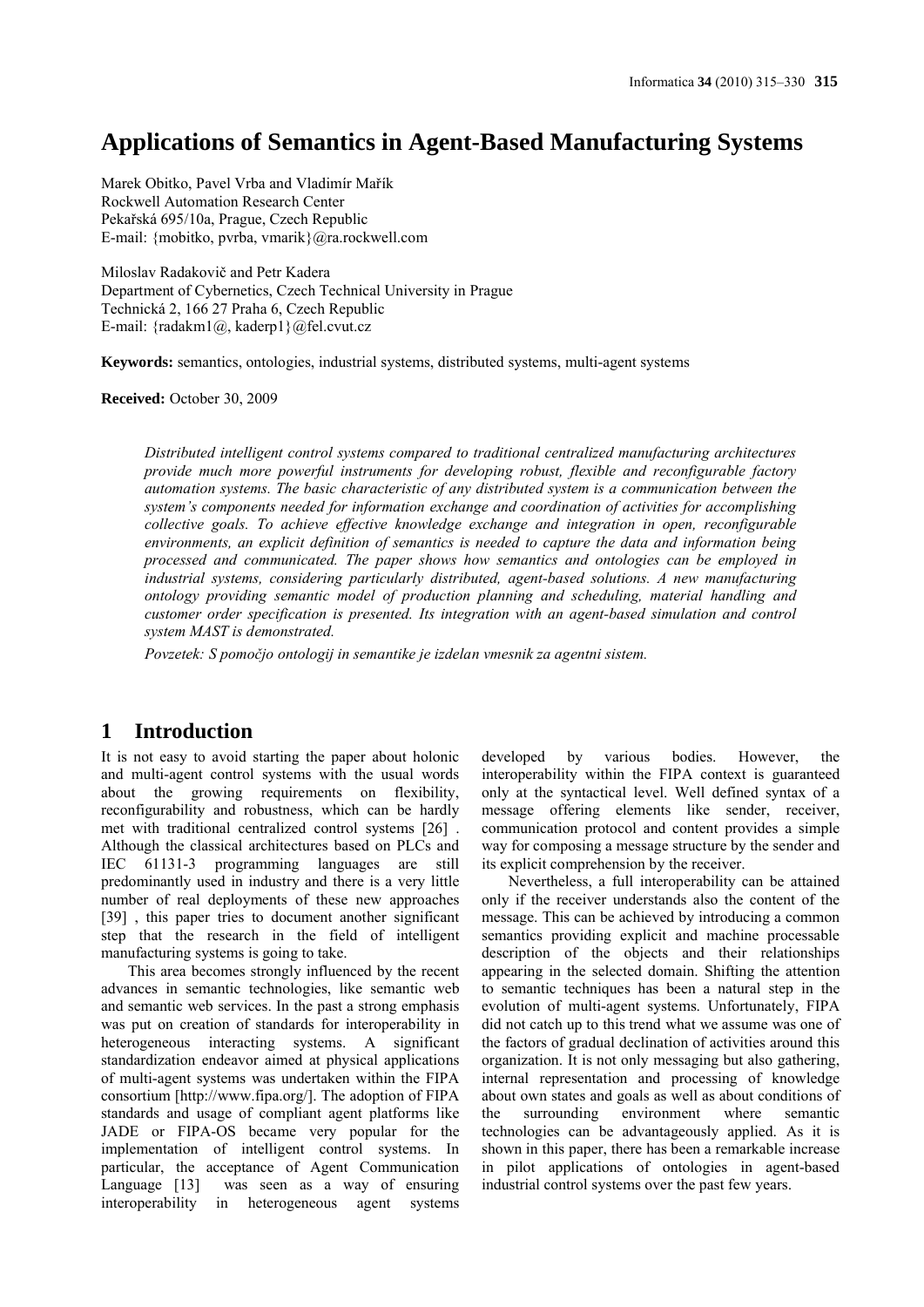In addition, the obsolete FIPA standards for messaging and agent services registration and lookup are also to be replaced. Increasing number of researchers has become to realize many similarities between mutli-agent systems and service-oriented architectures (SoA) [32] and forecast a high potential of the synergy of these two approaches. Basically, agents provide capabilities to other agents in the same way as services are provided in service-oriented systems and also use messages to exchange data. Moreover, when considering increasing requirements for seamless integration of control system with enterprise business systems the SoA represent a suitable technological framework for implementing the agent-based rapidly reconfigurable factory automation systems [24] .

The intention of this paper is to provide an overview of current state-of-the-art in application of semantic technologies in industrial systems with the particular aim at the distributed agent-based solutions. Section 2 provides a general introduction into the world of semantics, ontologies and semantic web. Section 3 gives an overview of recently emerged applications of semantics and ontologies in the industrial domain and gives a summary of general aspects of such applications. Section 4 describes a new modular ontology developed for discrete manufacturing and provides guidelines how to utilize this ontology in multi-agent control systems. Section 5 presents a case study of deployment of the developed ontology for assembly line production control. Section 6 concludes the paper with the presentation of major advantages of using ontologies in multi-agent industrial systems.

## **2 Semantics and ontologies**

The most common type of interaction in any distributed heterogeneous system is the exchange of messages. Obviously, there must be an agreement on both the syntax and the semantics of them. The syntax defines the structure of a language, i.e., a grammar typically in a form of rules that govern the structure of sentences. Semantics is dealing with the aspects of meaning as expressed in the language, i.e., the sense of language elements and their combination, including the relation of these elements to the real world.

The semantics is often captured by an ontology. The term ontology as clarified in [16] comes from philosophy, where it refers to the study of being or existence. It attempts to describe categories and relationships of all existing things. In engineering applications, this is reduced to a model of a part of a selected domain – a model that is processable by a machine and is appropriate for a specific application. The ontology in this context is often defined as a formal explicit specification of a shared conceptualization, where conceptualization is a shared view of how to represent the world. Ontology is then formal description of this view and generally consists of concepts representing classes of objects in the real world, their attributes, relations and constraints. In fact, the ontology provides a static vocabulary describing the general

called a knowledge base. The utilization of ontologies in software engineering is mainly linked with the Semantic Web (SW) and Semantic Web Services architectures. SW aims to provide a common framework that would allow data to be effectively shared and reused. It is an extension of the World Wide Web that brings the semantic description of a content so that it can be found, processed and integrated by software agents more effectively [21] . The core semantic web technologies are Resource Description Framework (RDF) and Web Ontology Language (OWL). Although these technologies were primarily designed for the Web, they have been found suitable for other applications as well [38] .

The RDF is a standard for expressing structured data in a form of simple statements [30] . Each statement is expressed as a triple *subject-predicate-object* and each participant of the triple is a web resource identified by Uniform Resource Identifier (URI). In the place of object, a literal such as string or number can be used. The triples, which can be gathered from distributed sources on the web, are linked together to a searchable graph. For searching within an RDF graph there is the Simple Protocol and RDF Query Language (SPARQL) enabling specification of a required graph pattern for building a query [41] . The Web Ontology Language (OWL) is a widely recognized language for describing ontologies [12] . OWL is based on the description logic that allows sound and complete reasoning in a practically usable time. It defines a semantic description of concepts and roles in a particular domain in form of classes also called T-boxes (terminological boxes), their relations and constraints on the use. The ontology forms in fact a language that is applied for giving the meaning and semantic context to the information observed in a real world. The information is stored in a knowledge base in form of instances (called A-boxes or assertions) of the classes and relations defined in the ontology, which represent particular objects and structure of the real system.

The aim of the classical Web Services is to provide a coherent framework for publishing, discovery and remote execution of services over the Internet. To ensure syntactic interoperability of Web Services, there are core specifications defined by W3C, including message protocol, language for description of the service interface and protocol for registration and searching for services [45] . Semantic Web Services are semantic extension of the Web Services, like Semantic Web is a semantic enrichment of the Web. The main goal of the Semantic Web Services is to provide a semantic interoperability, which is needed for automatic, machine-orchestrated discovery, execution and composition of services. The typical scenario is a decomposition of a complex task into a serial/parallel call of number of various services, where resulting data from one service are used as an input to another service or where data from more service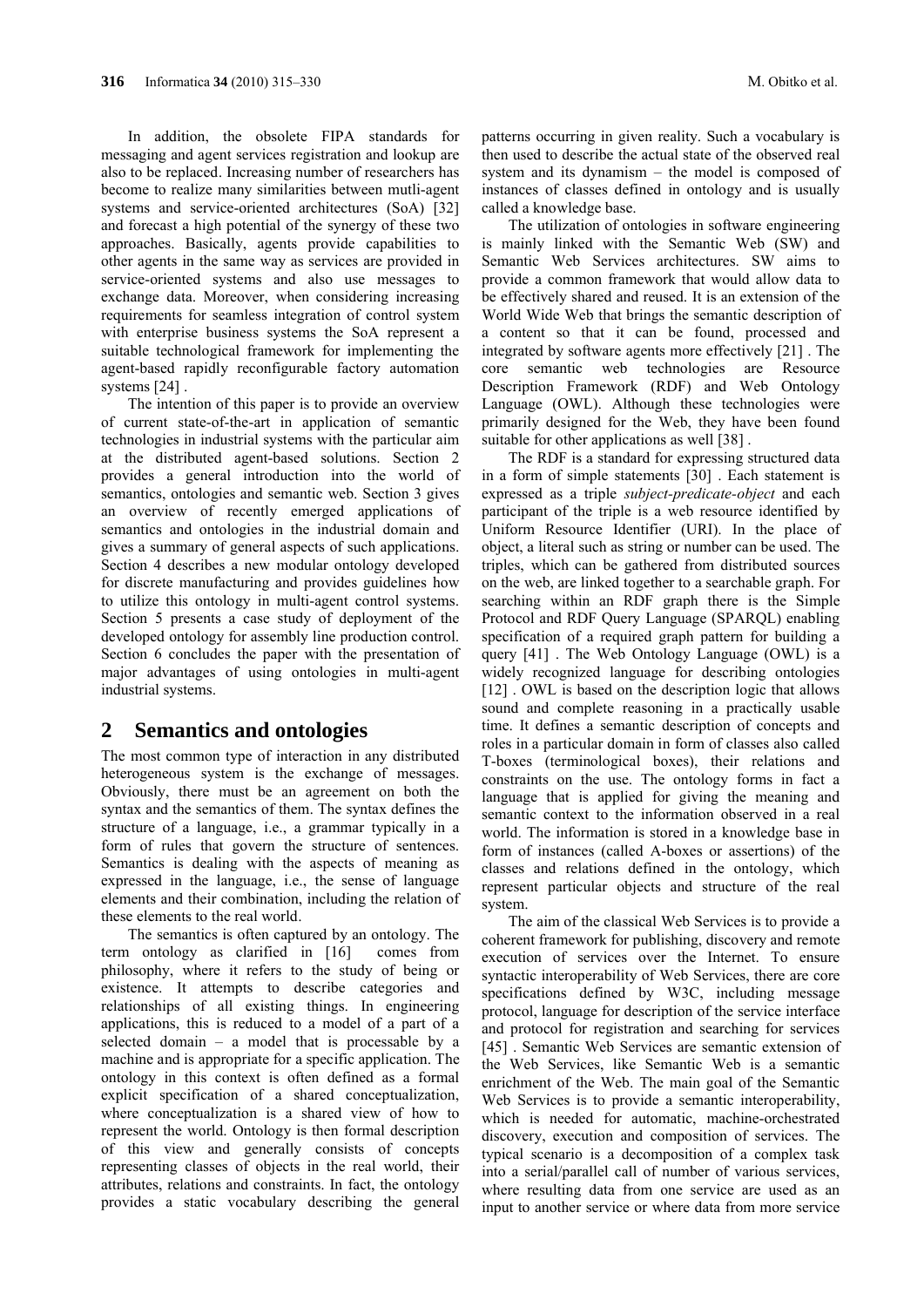have to be assembled to create a sophisticated reply to the original request.

Special ontologies were developed for these purposes, such as Web Service Modeling Ontology WSMO [25] or OWL-S [45]. The OWL-S ontology, which is built on top of the Web Ontology Language contains three main parts: the service profile used to describe what the service does, the service model describes how to interact with the service and the service grounding specifies the details of interaction with the service. Such a description is necessary for influencing the broader service-oriented architecture vision to allow truly open architectures that would enable integration of various heterogeneous services. In the internet environment such a vision is often referred to as Internet of Services [43] .

# **3 Semantics in distributed intelligent industrial systems**

Holonic and multi-agent systems have been widely recognized as enabling technologies for designing and implementing next-generation of distributed and intelligent industrial automation systems [8] . These systems are characterized by high complexity and requirements for dynamic reconfiguration capabilities to fulfill demands for mass customization, yet low-volume orders with reduced time-to-market. Self-diagnostics and robustness that allow efficient continuing in operation even if the part of the system is down are other important properties.

The trend of applications of multi-agent systems is apparent at all levels of the manufacturing business. At the lowest, real-time control level, so called holons or holonic agents are usually tightly linked with the real time control programs (implemented in IEC 61131-3 or IEC 61499 standards) through which they can directly observe and actuate the physical manufacturing equipment [7] . Intelligent agents are also used for production planning and scheduling tasks both on the workshop and factory levels [40] . More generic visions of intensive cooperation among enterprises connected via communication networks have led to the ideas of virtual enterprises [9] .

The common principles in industrial deployment of the agent technology is the distribution of decisionmaking and control processes among a community of autonomously acting and mutually cooperating units – agents. At the shop floor level, for instance, an agent represents and independently controls particular physical equipment, like a CNC machine, conveyor belt or docking station. The substantial characteristic is the cooperation among the agents as they pursue either their individual goals or the common goals of the overall control system. The inter-agent interactions vary from simple information exchanges, for example about the state of processing as the product moves from one machine to another one, through requests to perform a particular operation, for example requesting an automated guided vehicle to transport a product to a particular work station, to complex negotiations based on contract-net protocol or different auction mechanisms.

As the information representation and exchange is the essence of such systems, the need of explicitly defined and shared ontologies becomes apparent. From our experience, the exploitation of semantics and ontologies in the area of agent-based industrial systems seems to be very intensive these days, which was not the case even a few years ago. The researches apparently realized that the syntactical interoperability, predominantly ensured by the adoption of FIPA standards and XML-based messaging, will not be sufficient to keep the pace with the trend towards semantically interoperable knowledge based systems. Thus, the use of semantic web technologies has accelerated significantly in the agent research community over the past few years.

Generally speaking, the formal ontology brings unambiguousness in the sense of explicitly defined vocabulary for manufacturing domain that facilitates communication and cooperation in a distributed industrial system. Also, the formal ontology allows reasoning over the shared knowledge. The intelligent autonomous controllers can process, exchange, search and reason about the knowledge related to the manufacturing plant much more efficiently if the information and data is given a clear semantic context.

### **3.1 Domain-specific ontologies for agentbased manufacturing control systems**

The number of reports about the deployments of ontologies in agent-based manufacturing systems increases. Usually, a domain-specific ontology covering a subset of the manufacturing area, for instance assembly, is developed and utilized only for the purposes of the particular agent-based control application.

In [10] the ontology for shop floor assembly is described. Two basic categories of concepts are proposed: *modules* and *skills*. Modules represent physical processing units or their aggregation. One of the modules is for instance a *workcell*, which is defined as a composition of *workstations*, where a workstation is a composition of *units*. The examples of units are *transforming unit*, *flow unit* and a *verification unit* where transforming unit can be further specialized as pick&place unit or milling machine. The two typical ontological constructs, composedOf and isA, are used to describe the composition and specialization (inheritance) relations between concepts in ontology. Skills represent abilities to perform manufacturing actions, as for instance *MoveLinear*, where complex skills are represented as a composition of basic skills. The basic element in the multi-agent system which uses ontology as a data model for reasoning about objects and their relations is the Manufacturing Resource Agent (MRA). This agent, representing for instance a robot, searches the ontology after its instantiation for skills it supports using its serial number and type of equipment. Then it registers its capabilities in the yellow pages provided in the multi-agent system by a special Directory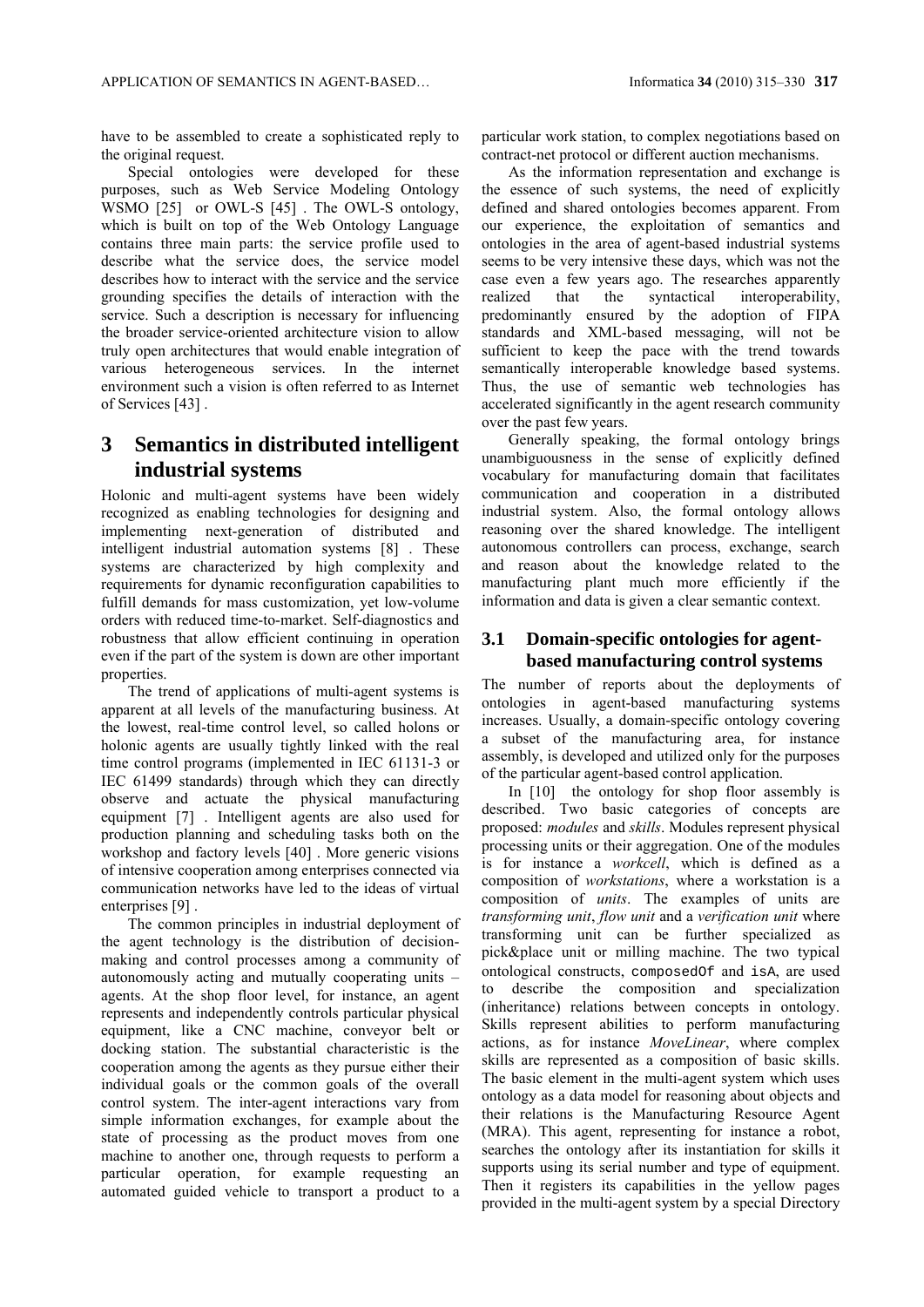Facilitator (DF) agent, which manages and provides information about services provided by the agents. The particular MRA agents can form coalitions in order to provide combined skills. In such a case there is a Coalition Leader Agent, which registers in the DF all complex skills provided by the coalition and subsequently coordinates the execution of elementary actions by particular coalition members. The proposed solution has been deployed in the NovaFlex laboratory environment installed at the Intelligent Robotic Center at UNINOVA in Portugal. A simple assembly line is composed of two robots, each with four different types of grippers and tools, and an automated transportation system that connects the robots and a storage unit. According to the authors, the proposed solution proved enhanced reconfiguration capabilities. The components can be added to the system at runtime, and thus the line can be easily adapted to new types of products.

An OWL-based ontology developed for agent-based reconfiguration purposes is reported in [1] . The application of ontology is illustrated on a small laboratory manufacturing environment consisting of two machines equipped with different mechatronic devices such as a rotating indexing table, plunger, drill, picker, etc. The basic ontology concepts are *material resource* and *operation*. In fact, this abstraction is identical with the previous example, only with the difference in the used terminology (module vs. material resource and skill vs. operation, respectively). The resources are *machine* and *tool* with corresponding subclasses like *handling machine* and *processing machine* as well as *rotary indexing table*, *drill*, *kicker*, etc. The operations are subdivided into *manufacturing operation* and *logistic operation* with further classification on *sorting*, *hole testing*, *drilling* and *picking*, *kicking* and *rotating*, respectively. References between machine and operation concepts express the facts that machine *enables realization of* an operation. These general concepts from the ontology are then instantiated to capture the real environment, such as the particular machines and their relations. Such a dynamic part of the ontology is also expressed in OWL, thus allowing the agents to reason about the available machines and operations in the semantic context.

Magenta Technology company provides another example of exploration of ontologies in agent-based applications. The details of an Ontology Management Toolset are given in [42] . This set of multi-agent tools enables developers to create and edit the static aspects of ontology as well as the dynamic aspects, here called *scenes*. The ontology developed by this toolset for supply chain and logistic planning is then presented in [2] . The examples of concepts are for instance *factory*, *crossdock*, *truck*, etc., and relations like *is booked for a demand*. Although it is not explicitly mentioned in the last two cited papers, the Magenta's multi-agent engine provides a mechanism of updating the agent's behavior (i.e., the program code) dynamically as the ontology is being extended. The corresponding piece of code providing an agent with an algorithmical description of its behavior associated with a particular new ontology

concept is sent to the agent so that it can subsequently execute the code to react appropriately.

Merdan et al. report on the application of ontologies in a transportation domain [33] . The OWL ontology has been developed for supporting the interactions of agents controlling the palette transfer system, which is a part of the Vienna University of Technology's testbed for Distributed Holonic Control [18] . The agents represent basic components of the transport system such as conveyors, diverters, junctions, index stations and palettes. The agents use the ontology for representation of the real state of the environment, like mutual connections of components, actual position of palettes, failure states, etc. Such data are stored in agent's knowledge base, which is continually updated as the agent perceives the dynamic changes in the environment. Such changes in the knowledge base trigger the rulebased behavior of the agent to properly react to the new facts. More details on the proposed ontology in the broader context of production scheduling in the assembly domain are given in [34] . The *product* is described as a composition of *subassemblies* that further contain *parts* representing raw materials. Each subassembly is produced as a result of step, in which a particular *operation* has to be performed by a manufacturing *resource*. The relations *needsPredecessor* and *isFollowedBy* between steps is used by the Supply Agent that schedules the production in cooperation with resource agents. A related case study presented in [23] examines the usability of the proposed ontology-based agent architecture in the resource allocation tasks.

Hellingrath et al. present the FRISCO ontology designed to support organization of knowledge in automotive supply chains [19] . Five different models have been designed: the Sourcing Model gives information about the products sold to customers and the parts procured from suppliers; the Resource Model contains all manufacturing resources that are relevant for planning like machines, workers, etc., including their capacities; the Adjustment Measure Model provides structures to represent network adaptivity; the Demand Constraint Model describes relations between demand and capacity to allow real-time capable-to-promise processes; and the Time Model provides structures for different calendars in order to create common understanding of dates between customers and companies. A proof-of-concept has been designed to verify the applicability of the proposed knowledge models. The scenario encompasses an OEM producing cars and two suppliers providing parts. The partners in supply chain are modeled as agents in a multi-agent system. The ontology is used for negotiations between car producer agent and part supplier agents about planning of delivery of required parts.

The proposal of an ontology for organizational model of general holonic systems deployment is presented in [11] . The context of an organization is described in terms of project *management*, *manager*, *employee* and the roles such as *supervise* and *assigns*. Other general concepts for the agency and holonic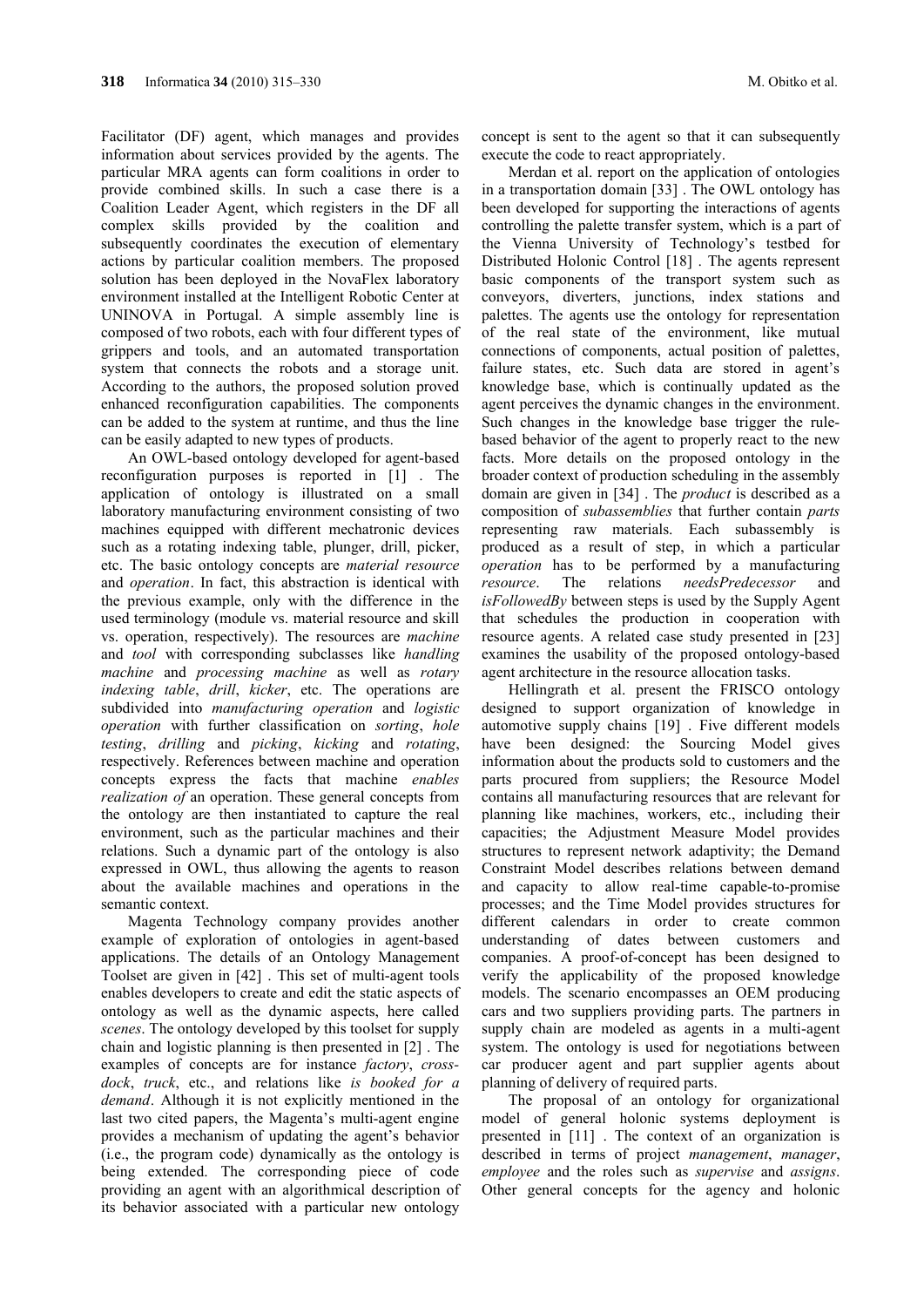domain are defined like *agent*, *agent role*, *holon*, *holon role*, etc.

#### **3.2 General-purpose ontologies for manufacturing domain**

The previous section documented that even though there are many efforts towards designing ontologies for manufacturing domain, different developers use slightly different vocabularies for describing similar concepts like for example *module* versus *resource* or *skill* versus *operation*. Moreover, developed ontologies cover usually very narrow areas. More complex and consistent general ontologies for manufacturing domain together with a series of complementary, coherent, domain specific ontologies would be helpful for achieving better interoperability and reusability. The existing norms and standards like ANSI/ISA-95 a ANSI/ISA-88 [3] could serve as a good basis in this effort. The ISA-95 ..Enterprise-Control System Integration" standard describes hierarchical model of production organization and the event flow and provides basic concepts for the integration of control system with business systems of the enterprise. The ISA-88 "Batch Control" describes in more detail the batch process production environment. It defines hierarchical model of production system from the enterprise, through areas and units down to control modules. It also defines process model for description of sequenced production phases and actions.

Very promising standardization effort seems to be concentrated around the O<sup>3</sup>NEIDA (Open Object-Oriented kNowledge Economy for Intelligent inDustrial Automation) consortium that aims at creating the open technological infrastructure for automation components [50]. The goal is to create the architecture for hardware and software compatibility at all levels of automation components market, from device and machine vendors, through system integrators up to industrial enterprises. The basic element in this architecture is the a*utomation object* that is an abstraction of mechanical device with encapsulated intelligence, i.e., software components providing different functionality like control, visualization, simulation, diagnostics, etc. with well defined interfaces. Simple automation object such as sensors, drives and microprocessors can be then used as reusable modules for creating more complex objects (such as machines) that can be further used in the same modular way for building the whole industrial enterprises. The use of ontologies, mainly OWL, is promoted for the description of automation objects. This would allow automatic machine processing and reasoning as well as simplifies search of automation objects in repositories.

A complementary work to OOONEIDA initiative presented in [28] aims at semantic extension of automation objects by applying the semantic web technologies. Two separate ontologies for mechatronic devices reference model (covering both the hardware and the software features) and the IEC 61499 reference model respectively are proposed and merged into an ontology for Automation Objects reference model (proposed by IEC-TC65 group). The basic concepts designed for the lowest level include function blocks, events, I/Os, etc. The device/machine level part of ontology provides concepts like function block application, resource, etc. Two examples of semantic description of automation objects – Conveyor and Lifter – are sketched.

National Institute of Standards and Technology (NIST) devotes considerable standardization effort to manufacturing domain. For instance, shop data model is described using UML diagrams and XML serialization examples [31] . The model includes description of organization, bill of materials, process plans, resources, schedules, etc. Although it is not a formal ontology in the sense described earlier in this chapter, such standards are important as a base for ontologies that would be widely accepted. Another example of NIST activities is the Process Specification Language PSL [15] that is a logical theory that covers generic process representation, which is common to all manufacturing applications. The PSL ontology contains axioms grouped to theories describing aspects such as complex activities and can serve as a solid base or upper ontology for representing processes. The PSL ontology contains primitive concepts like *activity*, *object* or *timepoint*, functions such as *beginningOf* and *endOf* and relations like *between*, *is\_occuring\_at*, etc.

MASON (MAnufacturing's Semantic ONtology) presented by Lemaignan et al. [27] represents another contribution in this area. The goal is to develop an upper ontology that would allow seamless integration of more specific ontologies using the common cognitive architecture. The ontology is based on OWL and describes the taxonomy of concepts such as entities, operations and resources and their relations like associating a tool with an operation (property *requiresTool* with the domain *ManufacturingOperation* and a range *Tool*). It is reported that currently the ontology, which is available on-line at http://sourceforge.net/projects/mason-onto, constitutes of more than 220 base concepts and 40 properties. Moreover, a mapper has been developed between OWL ontologies and the internal ontology model used by the popular Java Agent DEvelopment Framework (JADE) agent platform (http://jade.tilab.com/). Although some of the constructs in the ontology seem to be application specific, for example, restricting previous operation in the definition of operation concepts, this work can be seen as an important step towards formalizing the vocabularies used to describe manufacturing domain.

When building the general-purpose manufacturing ontologies, it is obviously necessary to have solid basis in form of well developed foundational (upper) ontologies incorporating for example spatial or time theories. Unfortunately, the direct utilization for manufacturing purposes is limited because these foundational ontologies are often created in very expressive languages without taking care of computability. The formalization of ADACOR ontology (ADAptive holonic COntrol aRchitecture for distributed manufacturing systems) using the DOLCE methodology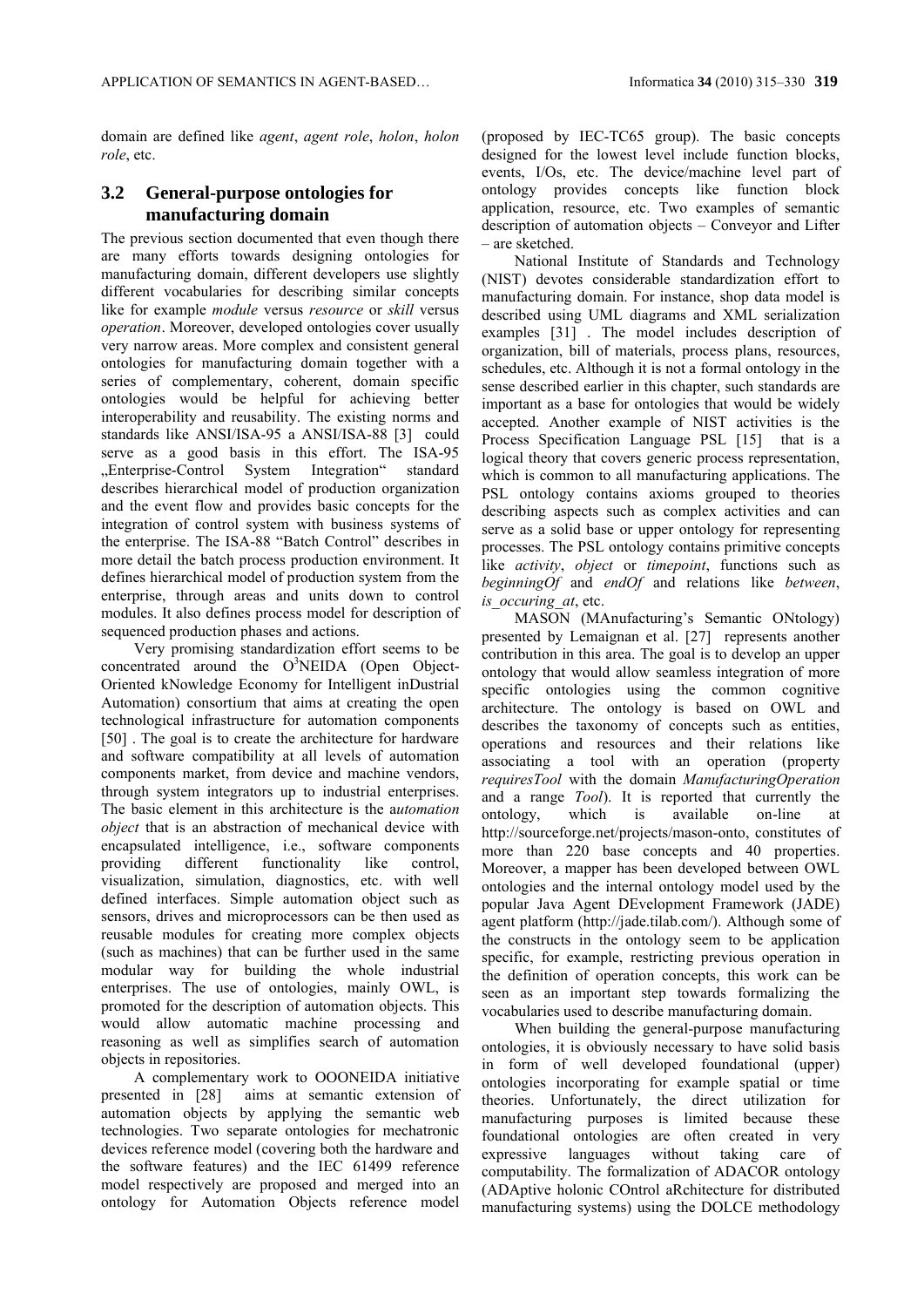(Descriptive Ontology for Linguistic and Cognitive Engineering) is outlined by Borgo and Leitão [6] . ADACOR is originally described using Unified Modeling Language (UML) diagrams and natural language descriptions, while DOLCE uses first order modal logic and aims at capturing the ontological categories underlying natural language and human commonsense, such as physical or abstract objects, events and qualities. The alignment of ADACOR to DOLCE yields well formalized and well founded ontology. The ontology described in ISO 15926 "Industrial automation systems and integration" also uses well founded principles of temporal and spatial representation of objects in a form of four dimensional approach to simplify reasoning in the process engineering domain [4] .

## **3.3 Common properties of ontologies deployment in agent-based manufacturing systems**

Within the frame of semantic extension of multi-agent industrial control applications certain characteristics could be identified that differ from the common usage of ontologies in pure software systems like web applications.

*Static and dynamic aspects of ontology* – the OWL language allows one to express two kinds of terms. First are static, unchanging concepts, so called T-boxes (terminological boxes) that represent vocabulary for description of selected domain in form of classes and their relations. The latter group are so called A-boxes (assertion boxes) that have the meanings of particular assertions about the described part of the real world and that are formulated using the vocabulary of T-boxes. Each A-box is an instance of corresponding T-box. A set of A-boxes form together a *knowledge base*. The first part that could be called an *ontology* is invariant or is changed rarely. In case of a knowledge base, which is sometimes called also a scene [2] , often changes are supposed as there are dynamic changes in the observed part of real world. An example from the automation area is the set of classes (T-boxes) *machine* and *operation* with relation *providesOperation*. A knowledge base that describes current state of the factory shop floor contains for example instances *machine\_M25* and *drilling\_D14* as instances of these classes connected together with the mentioned *providesOperation* relation. In case of deployment of agents the ontology or its part is shared by all agents while the knowledge base is created and maintained by each agent individually as the agent perceives the changes in its environment by means of sensors, communication with other agents (the agents share their knowledge bases) or by communication with a human.

*Interaction with a real world* – an important part of agent's knowledge base, which represents and controls physical manufacturing components, is the information related to actual state of the controlled equipment (readings from sensors) and the status of controlled production process (e.g., actual location of the product).

Another important factor to be considered is also a possible physical interaction or collision avoidance with other equipment. The agent has to be aware of the physical effects of its decision making. Its actuation could in negative case lead to a failure or damage of the equipment or to increased number of defected products. The link between an agent and the real world in case of manufacturing control deployment is usually ensured through the interaction with the low-level control (LLC) layer, which might be implemented according to IEC 61131-3 or IEC 61499 standards. The ontology could be advantageously used for designing the semantic model of the low-level layer and corresponding interface. This ensures keeping the agent away from the details of software and hardware implementation of the LLC and thus makes the integration of multi-agent control system with current PLC-based architectures much easier. The first attempts to design the ontology-based interface between agents and LLC is presented in [18] . It is argued that the use of semantic model for these kind of interactions keeps the agent and LLC layers more loosely coupled, rather than tightly coupled as seen for instance in real-time interface described in [29] . Loose coupling is a desired property, because it enables that the LLC layer can be still operational even if the agent layer becomes unavailable or faulty. Also the technology of radio frequency identification (RFID) becomes to play increasingly important role in tracking and localization of parts, semi-products and products in manufacturing environment. The architecture integrating RFID with agents is described in [47] . The use of ontologies in this field is also expected to provide semantic interoperability between applications processing RFID data and events and the RFID infrastructure involving tags, readers, middleware, etc. [22] .

*Reactivity* – imagine a situation when an agent notes a particular event in the real world, for instance, detects a failure of the controlled machine. It creates a corresponding fact consistent with the ontology (describing relation between a *machine* and *failure* concepts) and stores this information into its knowledge base. The agent's inference engine can then possibly deduce other new facts, but this still does not directly lead to reaction. But often, particularly in agents acting in real world, some action or reaction needs to be taken by the agent – for instance, actuating (stop the drive) or informing other related agents. So the meaning of the particular concept from the ontology is sometimes not only knowledge-based but also "algorithm-based". The ontology should provide the agent also with the explicitly defined rules in a form of algorithms (or directly a program code) to be executed by the agent to react appropriately. This issue is not sufficiently discussed in literature. As mentioned earlier, Magenta agent runtime environment [42] provides such features – program code is sent to the agent at runtime to modify or extend its behavior.

*Ontology-based service matchmaking* – one of the basic concepts of multi-agent systems is the advertisement of agents' skills and services in the Directory Facilitator (DF), known also as yellow pages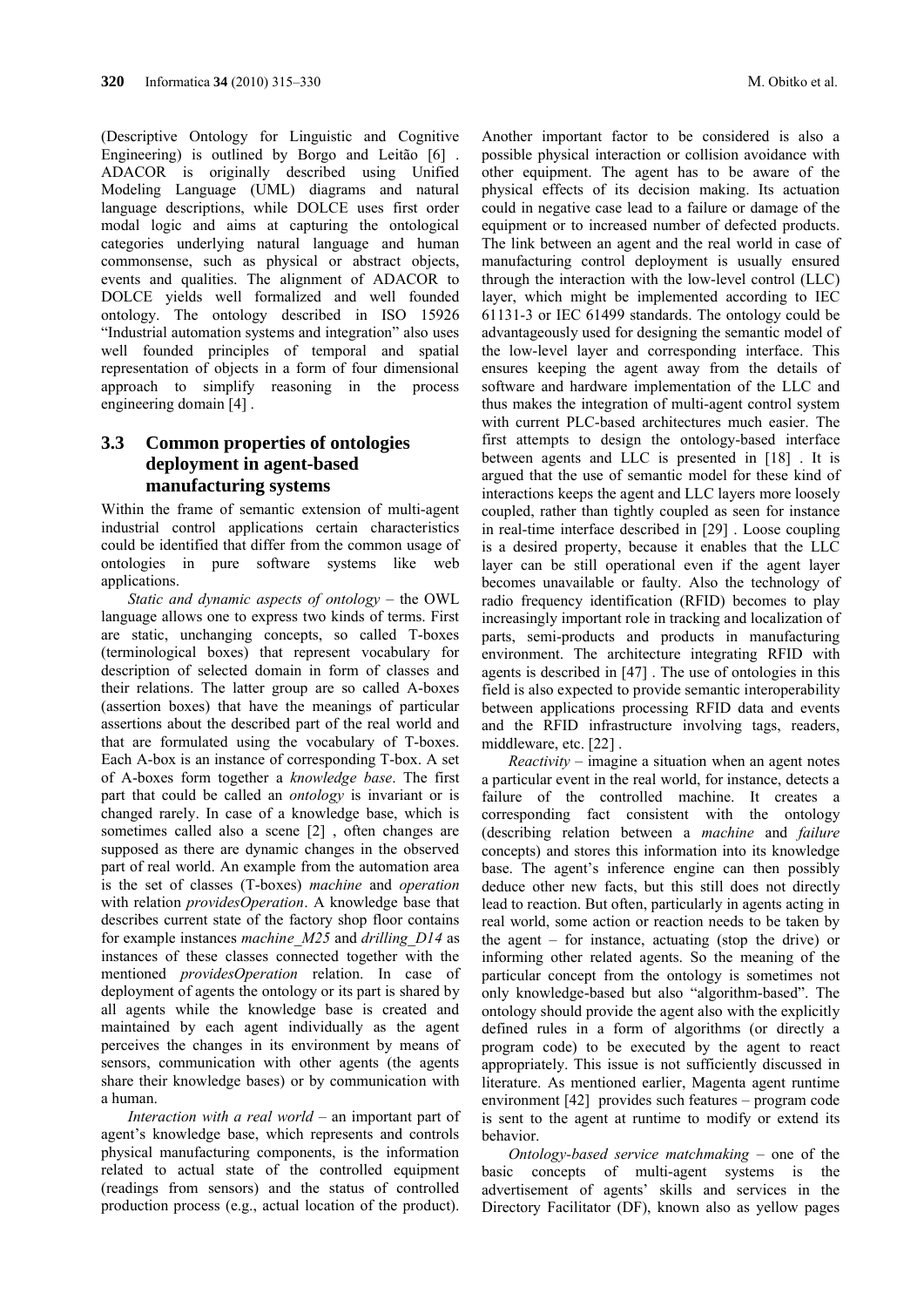services. Other agent can then search the DF to find out particular service providers. However, the information held in the DF in majority of agent platforms available today, such as JADE [5] , Cougaar [20] or A-globe [44] , can be registered only in a very simple form. It usually contains just type of the service (for instance Drilling) but it cannot be further parameterized (diameter: 10-100 mm, hole depth: 5-20 mm). Obviously, to fully explore the potential of semantics in agent-based systems, ontologies must be deployed for service registration and lookup through DF as well. Within the registration the agent sends the corresponding part of its ontology (services it offers) to the DF. DF can be then queried for finding particular service providers using more complex queries, like "find all machines that can drill a hole of 50 mm diameter and 15 mm depth". The result sent back by DF to the requester (also in form of ontology) might be with convenience supplemented by the message template and protocol to be used in the corresponding inter-agent negotiations, as discussed in [10] . Services provided by agents can be described using OWL-S in a similar way as semantic web services. Matchmaking of services can be then made using OWL reasoning.

*Orchestration of manufacturing processes* – service integration and composition becomes very attractive topic in the Service-Oriented Architecture (SOA) domain. Authors in [17] describe a solution based on multi-agent and holonic techniques. Community of interacting holons, representing service providers and requestors, can be nested so that requested complex service is automatically orchestrated as a composition of basic services. An important function of a reconfigurable distributed manufacturing system is the distribution of tasks over multiple agents or holons. This goes beyond the simple service matchmaking – the whole process must be decomposed, executed and problems occurring during the runtime must be resolved. For that, manufacturing processes should be also specified in ontologies [24] . We envision the ontology-based recipes compiled as a sequence of elementary operations described in a suitable ontology to allow automatic discovery of equipment that can perform requested operations (see next Section for more details).

*Interoperability* – represents property required within a manufacturing system as well as between other systems on MES (Manufacturing Execution System) or ERP (Enterprise Resource Planning) levels. Translation between ontologies is a way of integrating systems that use different ontologies [36] . One agent prepares a message in its ontology, and the message is then translated into the ontology used by the receiving agent while preserving the meaning of the message. The details on the translation using semantic web technologies and OWL reasoning are described using transportation domain examples in [38] . The architecture of integrating systems has to be considered as well – the low level control devices would be hardly able to do such translation themselves, and so they need to ask a special service to provide translation for them or the translation has to be made automatically in the message transportation layer [37] .

#### **3.4 Semantic search**

One of the core applications of the semantic web is a semantic search, i.e., search within semantically enriched data. The design, operation and maintenance of a manufacturing system is very knowledge intensive task and involves handling of information stored in different forms – for example, function blocks or ladder diagrams describing the real-time control system, SCADA/HMI (Supervisory Control And Data Acquisition/ Human Machine Interface) views, collected historical data, etc.

It is often not easy to search within such information space even using plain text search. However, when the information is accessible in the semantic web form, it is possible to make queries beyond the classical keyword search. We have investigated the use of semantic web technologies for the semantic search within various information sources of an assembly line. Our conclusion is that the RDF/OWL form of data is appropriate for storing the information and for querying [38] . The SPARQL language is capable to express structural queries that are of practical interest for the control system designers as well as maintenance personnel. Example of such a query is to find all projects where specific ladder code instructions (e.g., XIO – eXamine If Open) with specific variable (e.g., Valve13) occur in a rung. In the prototype prepared by Rockwell Automation the data extracted from the control system, such as ladder logic programs and HMI views, are annotated automatically depending on their context, so the process of indexing, which is necessary for structural queries, is fully automatic.

In addition, the implicit information (such as the part-of relation) can be made explicit in the ontology describing the manufacturing system. The query engine can employ an OWL reasoner to include this information into query results, so that for example query results containing the part-of relation contain transitive closure of this relation. An important advantage of using RDF is that all the distributed information can be merged into a single RDF graph. This allows asking for connections of information from different sources, such as in the query to find all HMI views that have push buttons connected to a ladder code project that is used in a specified area.

# **4 Generic manufacturing ontology and related multi-agent architecture proposal**

In this section we describe the utilization of ontologies for a multi-agent industrial production system. The system consists of agents that handle various aspects of a typical flexible discrete production system. The goal is to isolate knowledge and semantics so that typical system deployment would mean only extending ontologies without having to reprogram the multi-agent system.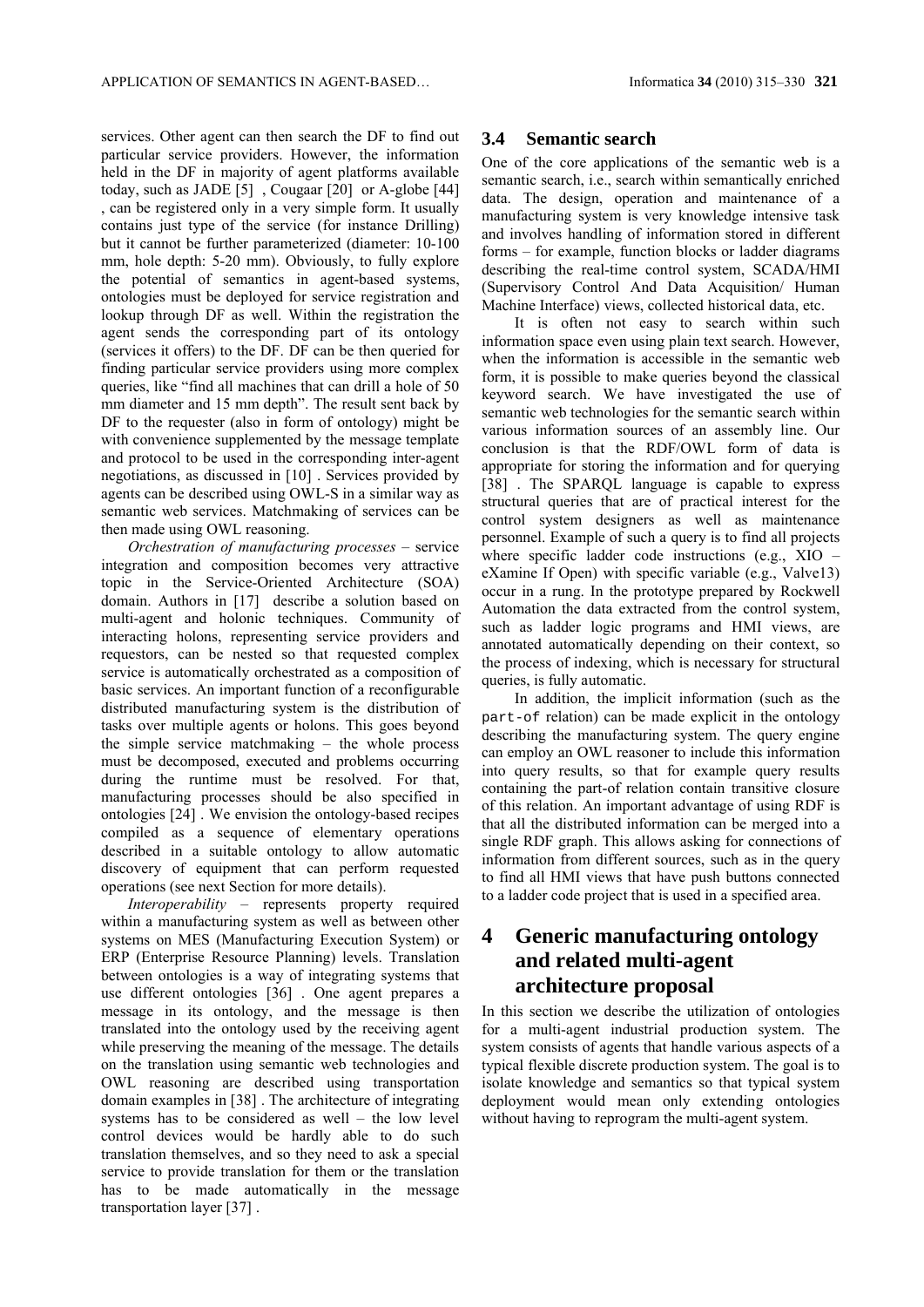### **4.1 Usage of ontologies in multi-agent system**

The reason for integrating ontologies into multi-agent system is that we would like to express semantics explicitly for agents so that they are able to operate differently when ontology or knowledge base is changed and also so that integration of new agents can really proceed without reprogramming existing agents. Our general testing scenario is flexible and reconfigurable distributed production system that consists of workstations able to provide different manufacturing operations and of transportation between these workstations. The system accepts different highly customized orders, is able to create customized production plans and is able to execute these plans. The plan is executed by selecting workstations that provide required manufacturing operations needed in steps of the plan. The manufactured product is transported between workstation together with material until the plan is finished, i.e., until the final product is produced.

The orders, production plans, capabilities of workstations, transportation system and other components are described in ontologies and knowledge bases and not in agents' code. This is very important factor that makes future extension of the system very easy. It is possible to introduce new product type by adding its production plan or it is possible to introduce a new operation by extending the ontology. Only the update of the ontologies and/or knowledge bases of appropriate agents is required for introducing completely new functionality. For example, when a new product type is added, it is enough to extend the order ontology to cover new product type and its parameters, to add general production plan for that product type, and to add rules for conversion from product order to specific production plan. When a machine with new kind of operation is added to multi-agent system, it is again enough to extend ontologies to cover this new operation.

### **4.2 Description of ontologies**

From the state of the art description we could see that there are some interesting features in existing ontologies. We were inspired by ontologies described earlier and decided to design a new ontology based on existing standards and ontologies such as ANSI/ISA 88, OOONEIDA or MASON. It has been found that none of these ontologies provide a suitable semantic model that would fulfill our requirements for generality, extensibility and deploy-ability in distributed control applications devoted for discrete manufacturing – i.e., handling customized orders, handling customized production plans, handling material and semi-product transportation between production machines and describing these machines. ANSI/ISA 88 is exclusively designed for batch processing industry, OOONEIDA does not provide what we needed for this purpose and MASON seemed to be too limiting for us.

When designing a new ontology, the attention has been paid to two complementary aspects that influence feasibility of a real deployment at a wide spectrum of tasks. First, the ontology has to be as much general as possible in order to provide a common, consistent model of base concepts, on which application specific extension ontologies could be designed. Second, the ontology has to be relatively simple in order to be applicable in real control systems. The common issue of many foundational ontologies that are defined in very expressive languages is that the processing of these ontologies is very computationally demanding. It does not meet constraints imposed by PLC-based architectures and real-time or near-to-real-time fashion of control programs that should work with the ontology.

Our new manufacturing ontology includes three different aspects of automation systems, as illustrated in the upper part of the Fig. 1: (i) specification of customer order, (ii) definition of production plan and (iii) transportation and material handling. The ontology is implemented in OWL as three separate ontology modules that describe these aspects in general. All of them reuse classes and properties from the Common Ontology that for example separates physical and information resources. There are also other ontologies, such as ontology for the configuration of the system. Reusing particular classes or properties from one module in another one is implemented using OWL imports.

These ontologies are intended as a base for the multiagent system operations. Agents should understand these ontologies and should be able to handle their extensions. As we can see in the Fig. 1, it is possible to extend the ontologies with application specific description of product order and product plan. The advantage of this approach is that for particular product and product plan we only need to extend existing ontologies (i.e., subclass existing classes) and the system is able to handle new product without any other changes.

The lower part of the Fig. 1 shows operation of the multi-agent system together with illustrating which parts of the whole ontology are used. The workflow of the system is as follows. First, the Order Agent receives a customer order. Based on that order, corresponding Product Agent is created that receives production plan created by Production Plan Agent individually for the customer order. The Product Agent then executes the production plan by contacting Workstation and Transportation Agents. Note that multiple agents can process multiple customer orders at the same time.

As we can see, different agents use different parts (modules) of the whole ontology. We present more detailed overview of the ontology modules together with their intended usage in the next sections.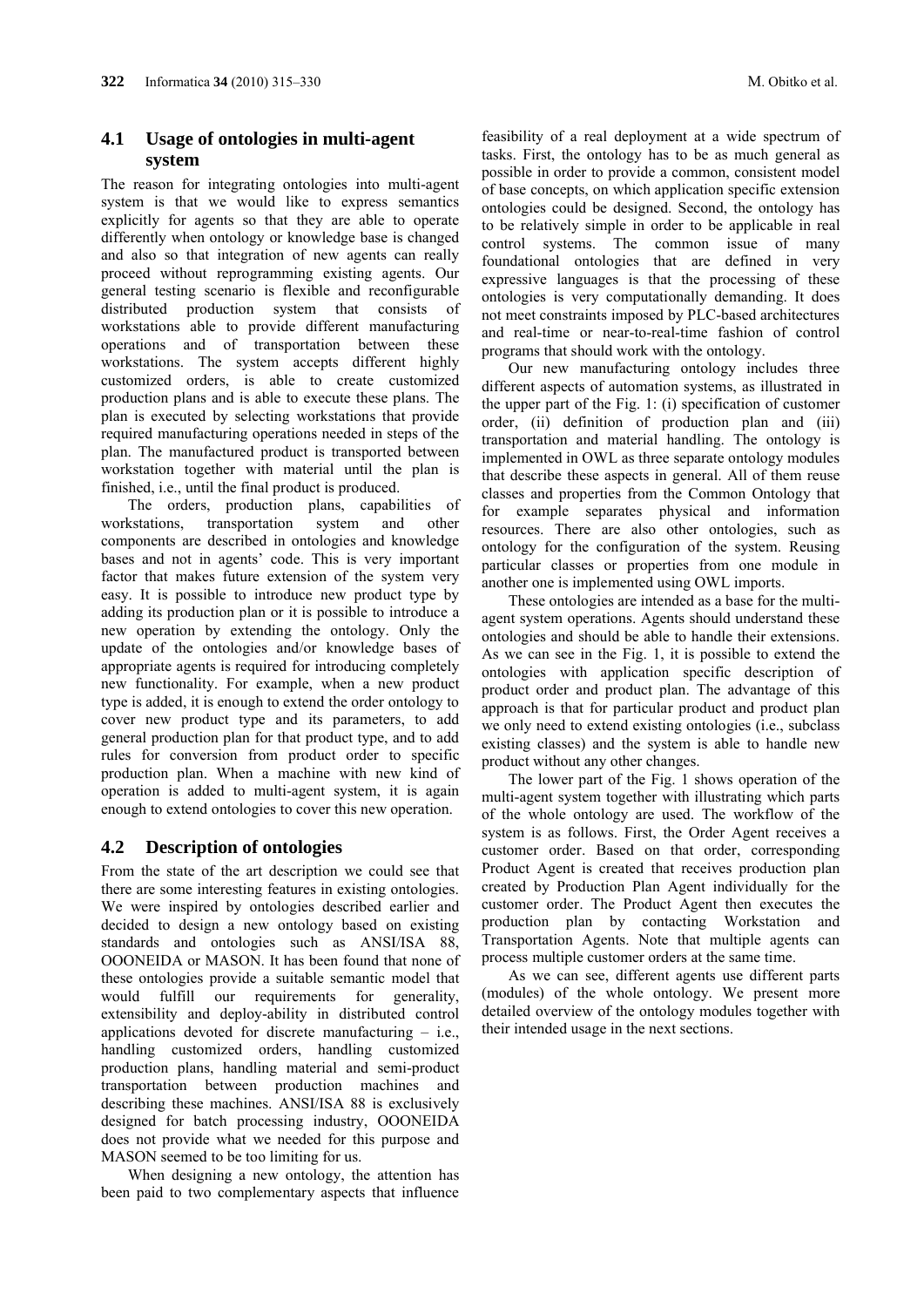

Figure 1: The upper part shows modularized manufacturing ontology with generic and application specific parts including *import* relation between individual ontology modules; the dashed *import* lines show transitive closure of the *import* relation. The lower part shows agents that use different modules of the ontology.

#### **4.3 The order ontology**

The ontology module for customer order specification is schematically shown in Figure 2. The dashed line separates the general order ontology (on the left), domain specific extension of the ontology for hypothetical production of a filled bottle (on the bottom) and a knowledge base corresponding to a sample order of three filled bottles (on the right). The ontology as well as knowledge base is expressed in OWL. The ontology is shown schematically without all OWL relations, but in general blue rectangles in ontology correspond to classes and green rounded rectangles correspond to properties. Object properties use normal font, data type properties use italics. In the instance part, black rectangles correspond to instances and black ellipses to RDF literals.

The general concepts of the order ontology are as follows. Order is the top most representation of the customer order; it contains one or more ProductOrders to enable ordering of more products of different types in a single order (for example three bottles with water and five cans of coca-cola). ProductOrder represents part of the order corresponding to products of the same type (e.g., three bottles of water). The hasProductOrder property is used to express the fact that an Order is composed of ProductOrders. The quantity property represents number of ordered products of the same type; the domain of this property is the ProductOrder class and its range is an integer literal. ProductSpecification specifies for a particular ProductOrder the type of the product (e.g., filled bottle) and parameters or attributes that all the products of the same type should have (e.g., water as a liquid in the bottle, 0.5 volume in liters, etc.). The hasProductSpecification relation represents that a ProductOrder has assigned ProductSpecification.

The Product class represents the type of the product being ordered in particular ProductOrder (e.g., filled bottle). The control system is supposed to find appropriate production plan (a recipe how to make a product) based on this parameter. Thus this class provides a link between this ontology module and production plan ontology.

To represent different parameters, a class Parameter was introduced to represent a general parameter that can be further specialized. It is supposed that subclasses of this class are defined to represent different, domain specific parameters. The parameters are connected using the hasParameter property. An example of parameter is ParameterBoolean, which represents a general boolean parameter, and uses booleanValue relation to hold a boolean literal (true or false).



Figure 2: Schema of the ontology for customer order specification (on the left); domain specific extension of the ontology for hypothetical production of a filled bottle (on the bottom); knowledge base corresponding to sample order of three filled bottles (on the right).

The domain specific extension of the general order ontology regarding a hypothetical production of filled bottles includes the following subclasses of the Parameter class. ParameterHasLabel is a subclass of a BooleanParameter for specifying if a label is required on the bottle. ParameterLiquidSpecification is a parameter specifying type and amount of a liquid to be filled in the bottle (see the instance part for the intended usage).

A sample instance of order (knowledge base) depicted on right part of Fig. 2 represents a customer order for three bottles filled with 0.5 liters of water and attached label. All the rectangles are instances of classes from the ontology. In this case the order instance (Order XYZ) contains only one ProductOrder class instance (aProductOrder). It says that the type of the ordered product is filled bottle (FilledBottle as instance of Bottle class that is subclass of Product class). The specification of the product (aProductSpecification) includes a parameter specifying type and amount of liquid (aParameterLiquidSpecification instance with relations to water and 0.5 literals). The other parameter is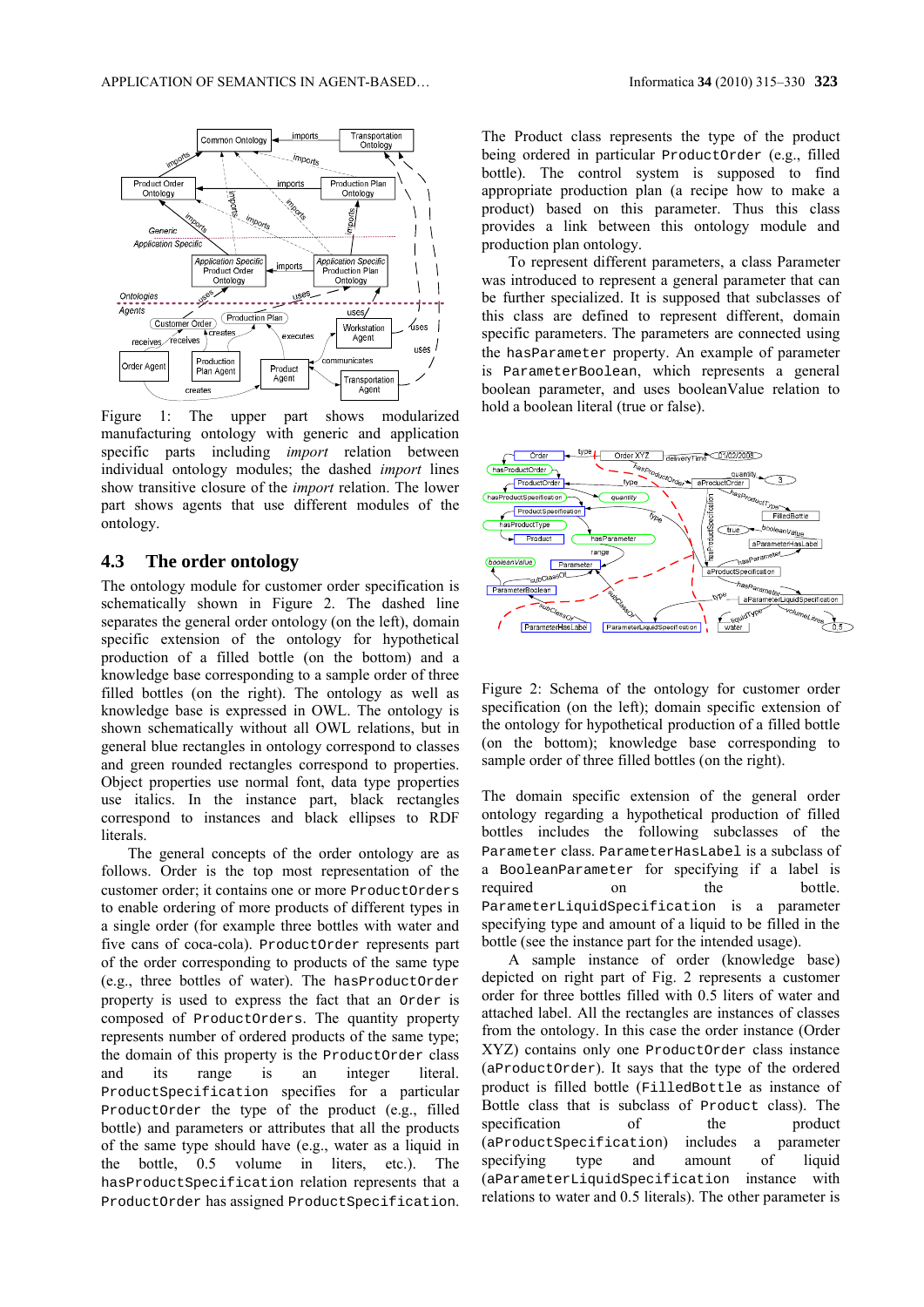aParameterHasLabel with relation to true literal specifying that a label should be attached on the bottle.

To summarize, the Product Order ontology serves primarily for description of product parameters in customer orders. These parameters are then used to create production plan, as described in the next section.

#### **4.4 The production plan ontology**

The second ontology module shown in Figure 3 provides concepts for description of a discrete production process. It is supposed that a production process involves consecutive execution of steps with defined order, where parallel branches are also supported. In each step there is a particular manufacturing operation associated (like filling) that is performed upon the semi-product, which passes through the process. Performing the operation could require an additional material, like for instance a liquid to be filled to a bottle within the filling process. The ontology includes following concepts.

Product is a class representing a general product of particular type which the production system is able to make. Subclasses of this class are supposed to be introduced (like Bottle) in domain specific extensions of the ontology. The same Product class appears in the previously described order ontology as a type of product that can be ordered. ProductionPlan represents general production plan that describes a consecutive execution of steps that transform raw materials and semiproducts into the final product. ProductionStep represents a single production step in a discrete manufacturing process; basically, in each step a particular operation upon the semi-product is executed; a raw material(s) could be required by the operation. The relation hasProductionStep represents that a production plan is composed of several production steps. The precedes relation between two steps A and B is intended for representing the fact that the step A has to be executed prior to execution of the step B (but not necessarily immediately before). It is a transitive relation what means that if step A precedes a step B and step B precedes step C than also step A precedes step C. The inverse relation to precedes is follows. For expressing the fact that no other step can be executed between steps B and A there is relation mustImmediatelyFollow. An example is shown on right part between CapStep and FillStep. The requires relation between two steps A and B expresses the fact that that step A requires a presence of step B in the plan. It is expected that there is a special component in the control system that modifies templates of plans according to user orders (see further). Usually if some feature of product is not required, some steps are deleted from the plan. The requires relation means that if step A is to be preserved in the plan then also step B has to be preserved and cannot be deleted (it does not say anything about order of executing the steps).

Operation represents a manufacturing operation to be executed within a step. It is supposed that an operation is provided in a manufacturing system by a workstation. The operation is usually a complex task that involves

execution of a series of sub-operations executed by different machines and tools that are part of the workstation. The relation hasOperation serves to represent that a production step has a single operation associated with it. The hasParameter relation is again intended for expressing various parameters of the operation. The parameters are usually copied or transformed from the order at the time of creating the plan for a particular order from the general product plan.



Figure 3: Ontology for description of a discrete production process as a series of consecutive/parallel production steps in which particular manufacturing operations are executed upon the semi-product; right hand side shows sample plan describing production of a filled bottle.

SemiProduct is a class representing a semi-product – an object that is being transformed by operations associated with production steps into a final product. A particular piece of raw material(s) as an input to production step is transformed by associated operation into semi-product(s). For example, the material input into assembly step can be pieces X and Y and the output is a new semi-product XY. Semi-product can then enter other steps as an input, and other steps can further transform it using other operations and additional material. The worksOn relation represents those semi-products that are both input and output ones for a particular production step. Material class represents of raw material that is required as an input for a particular operation in production step or is generated as an output of a production step (for example, in a disassembly process).



Figure 4: Illustration of various alternatives of precedes (P) and immediatelyFollows (iF) relations between production steps.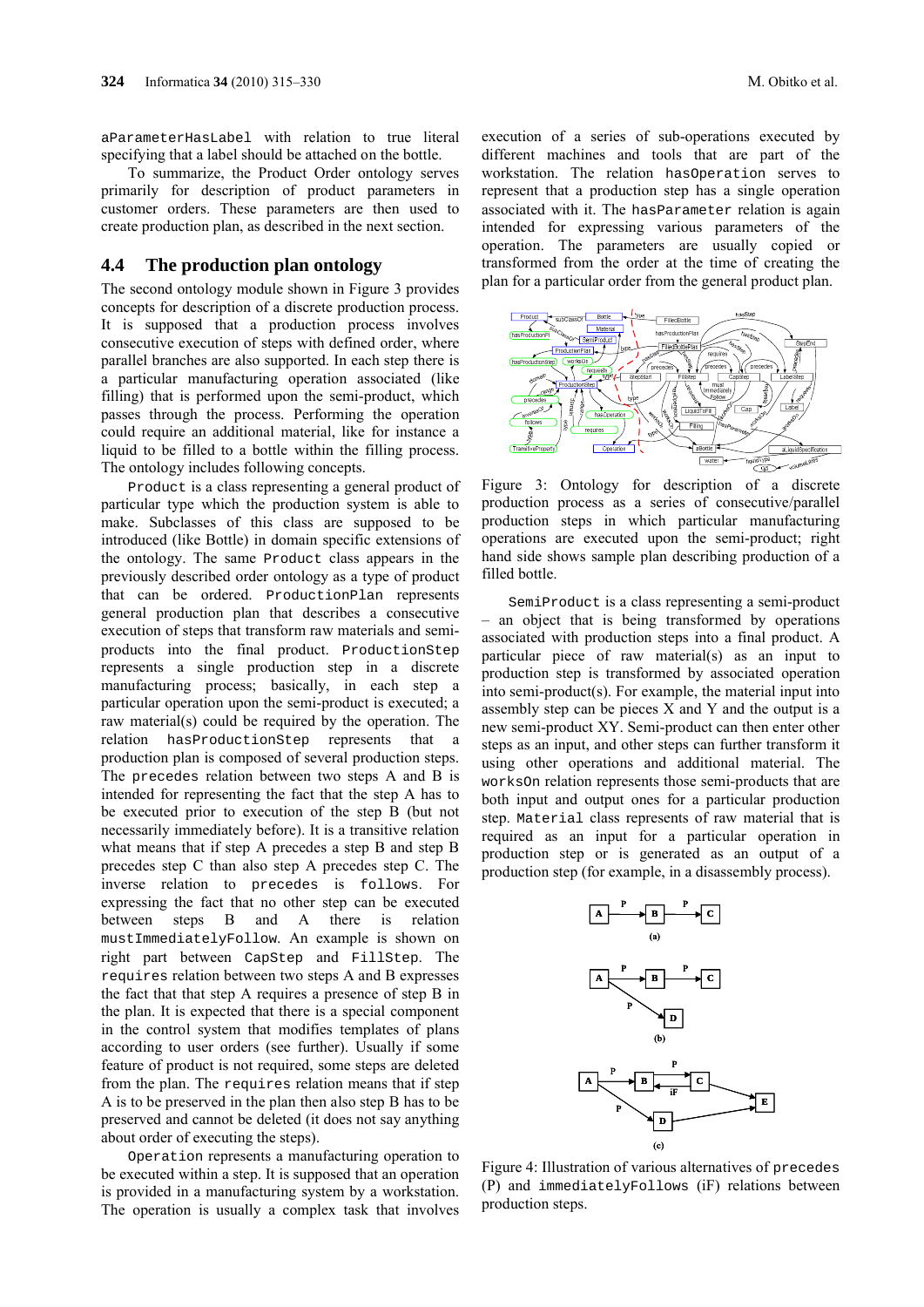The relations between production steps (precedes, follows and immediatelyFollows) allow for expressing either serial or parallel branches or various combinations of those in a production plan. Some of the alternatives are illustrated in the Figure 4. In the case (a) there is a serial plan where the order of executing the steps is A-B-C (step B requires step A to be done before as well as step C requires step B to be done before). In the case (b), A is the first executed, and then B and D can be executed in any order or in parallel. Step C can be executed after step B is finished regardless of the status of D. In other words, the order of execution without considering the possibility of parallel execution of steps B and D can be: A-B-D-C, A-D-B-C or A-B-C-D. In the case (c) there is the immediatelyFollows relation between steps C and B, so the step C has to be executed immediately after B. Step D can be executed in parallel with steps B or C or before them or after them. In other words, the order of execution can be thus following: A-B-C-D-E or A-D-B-C-E.

Back to Fig. 3, on its right part there is a sample instance showing a production plan for making a filled bottle. It can be seen that such a plan is developed as a knowledge base composed of instances of classes from the ontology. The plan starts by a step StepStart in which a suitable empty bottle is retrieved – it is represented by an instance aBottle linked by worksOn relation. This bottle instance then enters all other steps. The Fillstep represents filling of the bottle. It requires a liquid as an input material represented by LiquidToFill instance. Specification of the required material is attached as parameter aLiquidSpecification instance with subsequent relations liquidType to value water and volumeLiters to value 0.5. These values are copied from the customer order (see Fig. 2 where the same aLiquidSpecification instance is attached). Immediately after filling operation the capping operation (CapStep) is required to be executed. The last step is labeling (LabelStep) in which a label is attached in the bottle. A true value of the aParameterHasLabel parameter is again copied from the order. In the case when a label is not required, the label step is removed from the plan.

The plan instance is created by a component of the control system (i.e., agent) by modifying general production plan for a given product type. This agent has access to knowledge base containing general production plans for various types of products. On the basis of an order for particular product piece this component is able to modify the general production plan by rules or other kind of procedural knowledge. The result of the modification is a specific production plan instance tailored to the particular ordered product. This modification is done by copying the parameters from order to corresponding parameters of operations and material in the production plan. Possibly, some steps that are not required because of the specific product feature is not listed in the order are removed from the plan.

### **4.5 Workstation concept and material handling ontology**

Material and operations associated with production steps are provided in the distributed control system by workstations. In other ontologies this concept is also known as work cells, work places, manufacturing cell or just cells. Each workstation is a logical composition of physical manufacturing equipment or devices. It represents an individual, stand-alone manufacturing entity providing different processing capabilities and/or material resources. The workstation is represented by an autonomous control component (workstation agent) that can negotiate about the allocation of its advertised resources with the agents that control the execution of production steps. The single operation provided by a workstation is usually internally decomposed into the execution of several sub-operations carried out by the particular equipment. Such an execution is supervised and controlled by the workstation agent by negotiations with the subordinate equipment agents.

Figure 5 shows a part of the Cambridge's DIAL manufacturing testbed [47] with two workstations – VS1 and VS2 (see also Sect. 5). Each of it contains the following equipment: raw material storage, manipulation robot and docking station(s) connected to a conveyorbased transportation system. One of the operations provided by this workstation is box packing – the robot picks the raw item from the storage and inserts it into a slot in the box. Boxes are carried out on top of palettes moving in the transportation system.



Figure 5: Part of the manufacturing system (Cambridge's DIAL testbed) with two workstations, each composed of material storage, robot and docking station(s).

As can be seen in Fig. 6 showing the third ontology module, the contains relation is used to express the fact that an equipment (Equipment class) is part of the workstation (Workstation class). The providesOperation relation is then used to associate all operations (Operation class) provided by the workstation (not shown in Fig. 6).

The internal functionality of a workstation can be advantageously described using the same concepts of this third ontology module. In the knowledge base of the workstation there is a production plan (ProductionPlan) associated with each operation (Operation) externally advertised by the workstation. This plan is again composed of a sequence of steps (ProductionStep), while the operations associated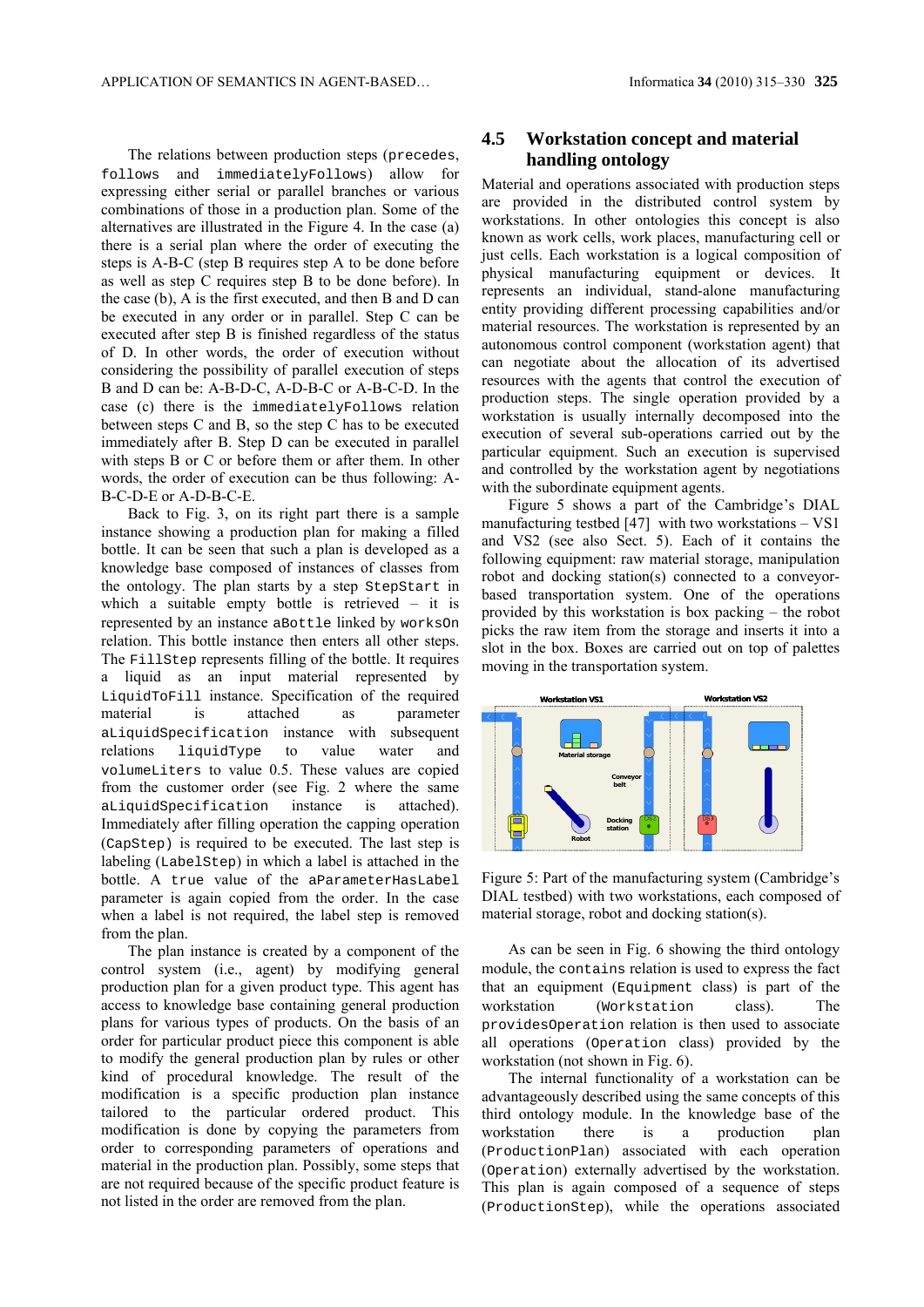with those steps are performed by the equipment in the workstation. Similar concept of hierarchical classification can be applied also to the production steps themselves. The proposed ontology provides an effective tool that allows one to replace a single operation associated with production step (ProductionStep) with the whole production plan (ProductionPlan). This plan is again described with the same ontology concepts as a sequence of steps, where each step can again have another production plan associated (see Fig. 7). Using such a simple mechanism enables to handle production plans with different level of granularity at different levels of enterprise. At the roughest resolution it is for example possible to decompose the car production into basic steps like production of engine, gear box, chassis, body, and so on. For each of these steps there is a more detailed plan; engine production is composed for instance from steps for making cylinder head, cylinder body, valves, camshaft, etc. These steps can be further refined using the same ontology concepts down to most fine details at the level of basic operations performed by equipment



Figure 6: Ontology for description of material handling and transportation aspects including definition of WorkStation concept is shown in the left part of the figure. Sample knowledge-base related to the workstation VS1 of Fig. 5 is shown in the right part of the figure.



Figure 7: Example of a production plan (P) defined by ontology, where some production steps (S) have an operation (O) associated and some have another production plan associated.

inside workstations.

The third ontology module (Fig. 6) also includes aspects of material handling and transportation. Using the graph theory, the ontology defines a transportation node (TransportationNode class), a transportation edge (TransportationEdge) and their connection using two different relations, connectedToNode and connectedToEdge. From the viewpoint of product transportation between workstations, the ontology is used to define which equipment that is part of the workstation is also a transportation node, i.e. an input (isInputNode) or output (isOutputNode) point of the workstation through which a product or material can be delivered to or out of the workstation respectively. In Fig. 5, docking stations DS1 and DS2 are connecting nodes of the workstation VS1 (connecting node is such a transportation node that is both an input and output node), while docking station DS3 is a connecting node of the workstation VS3. Such an information is used by the components that ensure transportation of material (e.g., transportation agents controlling Automated Guided Vehicles) for planning of optimal transportation paths between the workstations.

# **5 Case study: MAST system and DIAL scenario**

This section demonstrates the integration of developed ontologies in the agent-based manufacturing control system MAST. The functionality is illustrated on a realworld manufacturing scenario – the packing and assembly environment of the DIAL laboratory.

#### **5.1 Ontological extension of MAST system**

The Manufacturing Agent Simulation Tool (MAST), developed by Rockwell Automation, was designed with the intention to provide a simulation tool transparently demonstrating the advantages of application of multiagent system technologies in the industrial control domain [46] . The MAST system consists of agent classes that represent various manufacturing components such as a conveyor belt, diverter, storage, docking station, sensor, etc. A typical task for agents is the transportation of products between work cells through a complex and redundant network of conveyor lanes. The agents use messages to exchange information about optimal routes through the system, about failures or transportation jams and about currently transported products. From the first simulation prototype MAST system matured into a comprehensive simulation and control tool which can interact with the real Programmable Logic Controllers to actually control the real physical equipment [48] .

From the viewpoint of knowledge handling and exchange, the original agent architecture could be characterized as implicit and rigid without the notion of semantics being applied. The agent's representation of the surrounding world was held in local variables, and the content of exchanged messages was encoded in XML. The major deficiency was that the interpretation of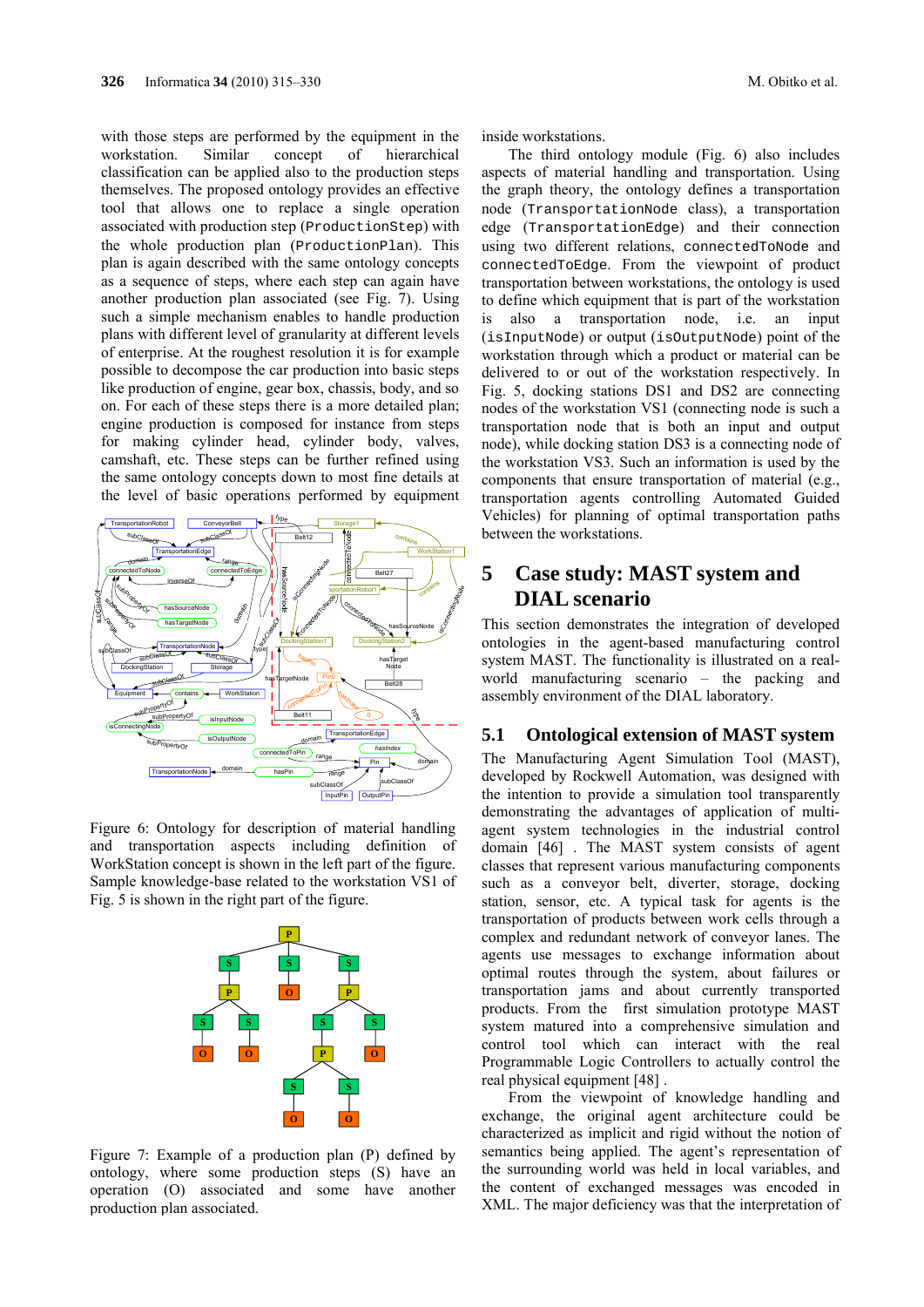meaning of received messages is not described explicitly but is tightly embedded in the agent program code. This complicates further extension of the system as well as integration of new agents, because it requires reprogramming the existing agents to embrace the new conditions.

To overcome these problems and to allow automated processing of knowledge including reasoning, we have started to extend the MAST system to use explicit semantics. The agents use RDF and OWL ontologies described in Sect. 4 to handle, store and exchange the semantic information about customer orders, production plans and actual schedules [49] .

### **5.2 Extending ontologies for the DIAL scenario**

The holonic packing cell installed in DIAL (Distributed Information and Automation Laboratory), formerly known as CDAC, at Cambridge University's Institute for Manufacturing [14] was used in past as a real-world platform for verification of the MAST agent-based control principles. The system receives customer orders in a form of selection from two box types and from selection of different cosmetic items (gel, razor, deodorant and foam) that should be placed to specific slots in the selected box. The system layout is illustrated in the Fig. 8. There are two independent production stations (marked as Workstation1 and Workstation2) containing a vertical, four-slot storage unit for holding the raw items and a Fanuc M6i robot that picks the items and places them into box. Empty as well as finished boxes are stored in an Automated Storage and Retrieval System (Workstation 3).

To be able to execute this scenario in MAST system, the DIAL-specific extensions has been created on top of the general ontology concepts described earlier. The order ontology has been extended with the description of types of boxes, with the description of different cosmetic items. The production plan ontology has extended by the pack operation that simply puts cosmetic items to a specified slot in a box. The orders are placed through the OrderManager component in the graphical user interface. Its task is to compose a semantic description of the order based on parameters specified by the user in the form of an RDF description compatible with the order ontology. The order agent created for the order then instantiates a new product agent giving it the specification of the order. The product agent then asks a special Production Plan Agent for an instance of production plan for box packing. This agent modifies the general production plan according to the user order. This modification includes association of parameters from the order to particular production steps (type of box, types of inserted items) and optionally deletion of some of the three steps for item inserting in case particular slot is requested to be empty. According to this production description, the product agent plans execution of these steps, i.e. searches the Directory Facilitator for agents providing operations associated with step. The cost-based model, extended contract-net protocol and RDF content language are used for negotiation about resource allocation between the product agent and the workstation agents. In bidding on cost of providing operation the workstation agent considers the availability of raw material (boxes and cosmetic items), capacity and load of workstation and product priority. The product agent selects the lowest cost and subsequently negotiates with the transporter agents representing shuttles about the delivery of product to the selected destination. Once the operation is finished, the product agent starts the planning of the next step defined in the plan ontology.



Figure 8: MAST System – DIAL scenario layout.

## **6 Conclusion**

The main added features of the multi-agent system that uses ontologies as a base for information processing are extensibility, modularity and flexibility.

We have shown how the multi-agent production system can be modified for new types of products only by extending ontologies, without any need to reprogram or even shutdown and restart agents. The *extensibility* means that new kinds of physical machines with previously unknown manufacturing operations or new kinds of transportation means can be added to the system, and the system is able to cope with these changes without having to interrupt the system run. Moreover, new products with specific production plans, which are unknown in the design phase of the control system, can be added online without any further modifications needed. Thus it can be stated that *extending the system is only a matter of extending the ontology*.

The *modularity* of ontologies is inspired by software modularity. There are modules that serve to describe classes and properties common to the whole base system; there are modules specific for operation of part of the system; and there are modules that are application specific. Each of the modules can be extended separately – for example, we can extend parameters for customer orders without affecting the rest of the ontology modules. The customer order description extensions can be directly reused for production plan extensions thanks to the modularity and relations between ontology modules. In other words, the extensions are made only where necessary and do not affect the rest of the whole ontology. This is also possible, because an agent that is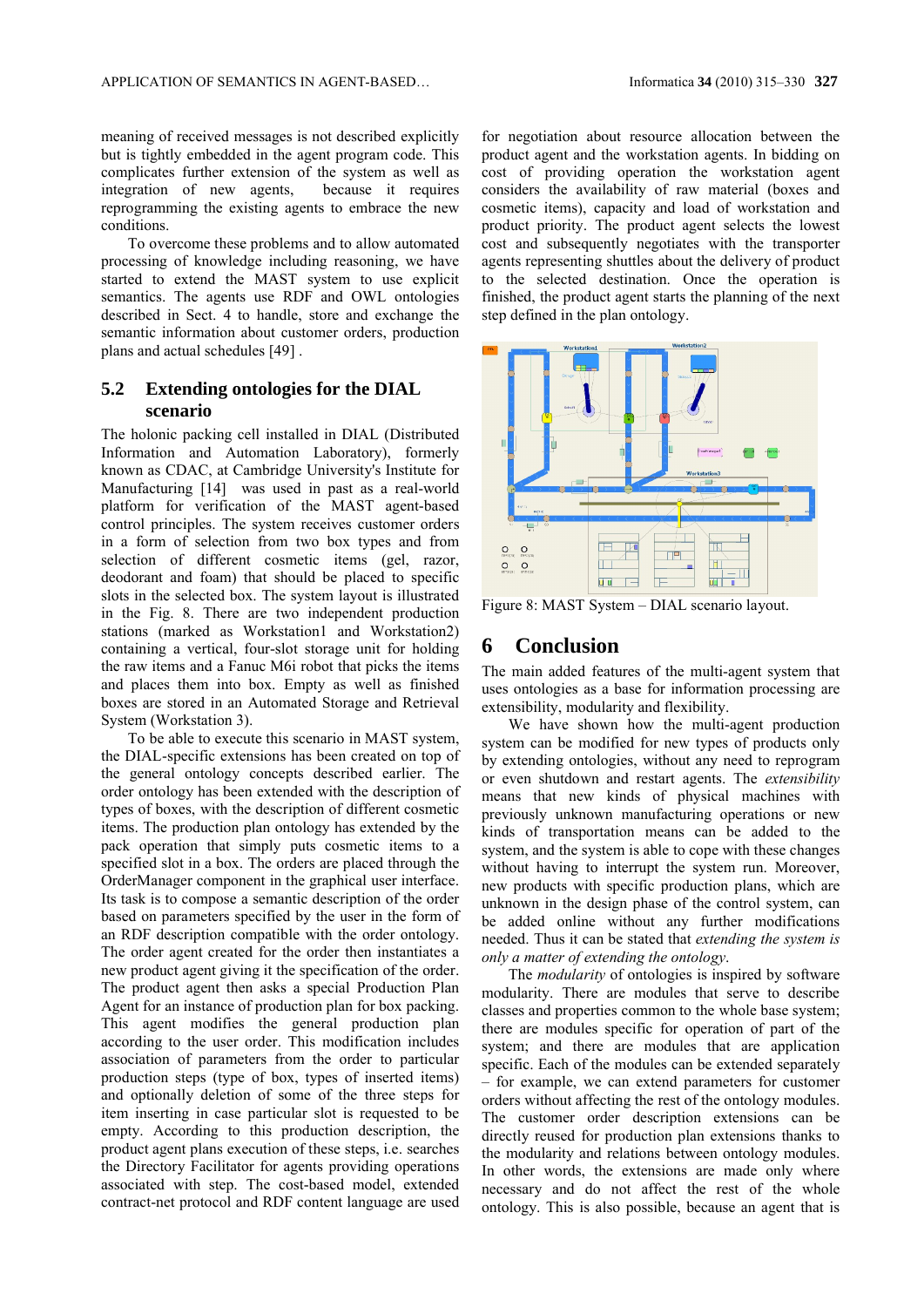designed for a particular task does not need to be equipped with all the ontology modules. The agent needs only selected module or modules.

Even when we do not consider updating agents during runtime, the use of ontologies increases the *flexibility* of the agent-based control system. In the DIAL scenario described in the previous section, the original version of the product agent was hard coded for a particular product type. Although the agent was able to discover alternative routing in the case of conveyor failures, the agent could not be used to control production of other product type without reprogramming. In the described semantically enriched solution, the production process is not described in the program code of the agent, but it is specified explicitly based on the shared ontology. The agent is then able to process such a recipe automatically, in such a way it schedules the execution of steps by negotiating with workstation agents about providing the operations associated with the steps. This means that the agent is much more flexible. This applies also to other agents when comparing the original implementation of MAST system with the semantically enriched version of the system.

The paper shows that the industrial automation domain, and especially intelligent control system, are being more and more influenced by semantic web technologies. The survey of existing ontologies applied in various applications like assembly or supply chain declares a need of standardized upper ontologies that would provide seamless information integration throughout the different levels of manufacturing enterprises. We have presented a compact, yet general ontology for description of discrete manufacturing processes and outlined guidelines for integration of this ontology in a multi-agent control system.

We have described a real-world scenario application of semantic technologies in the MAST system and have shown how semantic technologies can be employed to describe the operation and capabilities of the system not in the code of agents but rather in ontologies and knowledge bases. The advantage is that introducing new product type, introducing new or updated product plan, introducing new kind of machine or operation means only extension of one of the ontologies or updating knowledge base, and the agents in the MAST system do not have to be changed to be able to use such update.

## **7 Acknowledgements**

This paper is extended version of our paper "Semantics in Industrial Distributed Systems" presented at the  $17<sup>th</sup>$ IFAC World Congress.

This work has been supported by Rockwell Automation, by the Ministry of Education of the Czech Republic within the Research Program No.MSM6840770038: Decision Making and Control for Manufacturing III and by the FIT-IT: Semantic Systems Program, an initiative of the Austrian Federal Ministry of Transport, Innovation, and Technology (bm:vit) under the contract FFG 815132.

### **8 References**

- [1] Y. Al-Safi, and V. Vyatkin (2007). An Ontology-Based Reconfiguration Agent for Intelligent Mechatronic Systems. In: *HoloMAS 2007*, LNAI 4659, Springer, Berlin - Heidelberg, pp. 114-126.
- [2] V. Andreev, G. Rzevski, P. Skobelev, and P. Shveykin (2007). Adaptive Planning for Supply Chain Networks. In: *HoloMAS 2007*, LNAI 4659, Springer, Berlin - Heidelberg, pp. 215-224.
- [3] ANSI/ISA-88.01.1995 (1995). *Batch Control Part 1: Models and Terminology*. The Instrumentation, Systems and Automation Society.
- [4] R. Batres, M. West, D. Leal, D. Priced, and Y. Nakaa (2007). An upper ontology based on ISO 15926. *Computers & Chemical Engineering*, Vol. 31, No. 5-6, pp. 519-534.
- [5] F. Bellifemine, G. Caire, and D. Greenwood (2007). *Developing multi-agent systems with JADE*. Wiley, Chichester.
- [6] S. Borgo, and P. Leitão (2004). The role of foundational ontologies in manufacturing domain applications. In: *On the Move to Meaningful Internet Systems 2004: CoopIS, DOA, and ODBASE*, LNCS 3290, Springer, Berlin - Heidelberg, pp. 670–688.
- [7] R. Brennan, P. Vrba, P. Tichy, A. Zoitl, C. Sünder, T. Strasser, and V. Mařík (2008). Developments in Dynamic and Intelligent Reconfiguration of Industrial Automation. *Computers in Industry*, Vol. 59/6, Elsevier B.V, pp. 533-547.
- [8] S. Bussmann, N.R. Jennings, and M. Wooldridge (2004). *Multiagent Systems for Manufacturing Control: A Design Methodology*. Springer, Berlin - Heidelberg.
- [9] L. M. Camarinha-Matos (2002). Multi-Agent Systems In Virtual Enterprises. In: *Proceedings of International Conference on AI, Simulation and Planning in High Autonomy Systems,* SCS, Lisbon, Portugal, pp. 27-36.
- [10] G. Cândido, and J. Barata (2007). A Multiagent Control System for Shop Floor Assembly. In: *HoloMAS 2007*, LNAI 4659, Springer, Berlin - Heidelberg, pp. 293-302.
- [11] M. Cossentino, N. Gaud, S. Galland, V. Hilaire, and A. Koukam (2007). A Holonic Metamodel for Agent-Oriented Analysis and Design. In: *HoloMAS 2007*, LNAI 4659, Springer, Berlin - Heidelberg, pp. 237-246.
- [12] M. Dean, and G. Schreiber (2004). *OWL Web Ontology Language reference*. http://www.w3.org/TR/owl-ref/ (Accessed 25 September 2007)
- [13] FIPA. *ACL Message Structure Specification*. Available at: http://www.fipa.org/specs/fipa00061/index.html.
- [14] M. Fletcher, and J. Brusey (2003). The Story of the Holonic Packing Cell. In: *Proceedings of 2nd International Joint Conference on Autonomous Agents and Multi-Agent Systems*, ACM Press, Melbourne, Australia.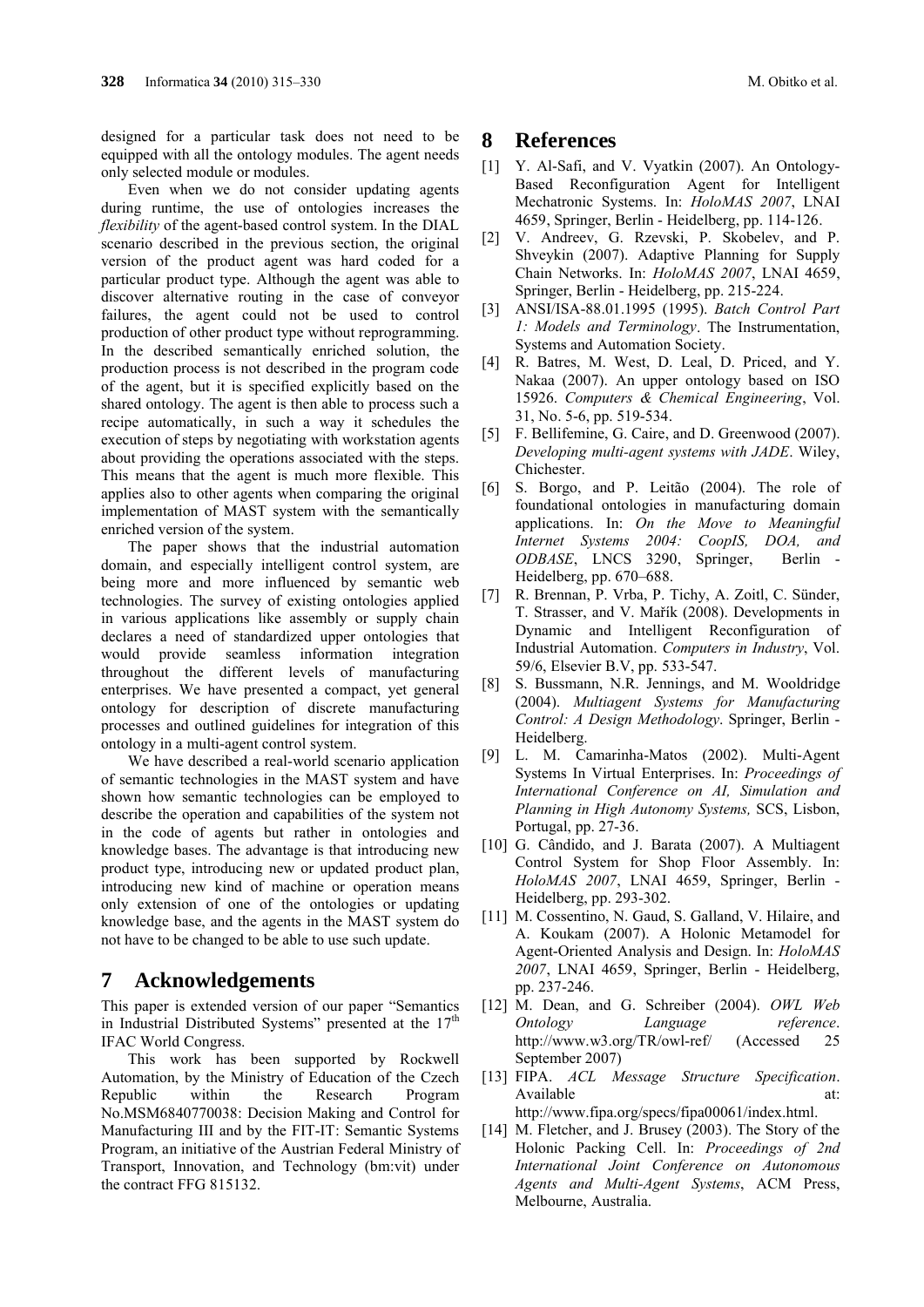- [15] M. Grüninger, and J. B. Kopena (2005). Planning and the Process Specification Language, In: *Proceedings of WS2 ICAPS 2005*, pp. 22-29.
- [16] N. Guarino, and P. Giaretta (1995). Ontologies and Knowledge Bases – Towards a Terminological Clarification. In: *Towards Very Large Knowledge Bases*, IOS Press, Amsterdam.
- [17] Ch. Hahn, and K. Fischer (2007). Service Composition in Holonic Multiagent Systems: Model-Driven Choreography and Orchestration. In: *HoloMAS 2007*, LNAI 4659, Springer, Berlin - Heidelberg, pp. 47-58.
- [18] I. Hegny, O. Hummer, A. Zoitl, G. Koppensteiner, and M. Merdan (2008). Integrating Software Agents and IEC 61499 Realtime Control for Reconfigurable Distributed Manufacturing Systems. *International Symposium on Industrial Embedded Systems*, June 2008, pp. 249-252.
- [19] B. Hellingrath, M. Witthaut, C. Böhle, and S. Brügger (2009). An Organizational Knowledge for Automotive Supply Chains. In: *HoloMAS 2009*, LNAI 5696, Springer-Verlag Berlin Heidelberg, pp. 37-46.
- [20] A. Helsinger, M. Thome, T. Wright, and T. Cougaar (2004). A Scalable, Distributed Multiagent Architecture. In: *Proceedings of IEEE International Conference on Systems, Man and Cybernetics*, Vol. 2, pp. 1910-1917.
- [21] I. Herman, (2009). W3C Semantic Web Homepage. http://www.w3.org/2001/sw/ (accessed 11 April 2009)
- [22] K. Jang-won, J. Keunhwan, J. Dongwon, K. Jinhyung, and B. Doo-Kwon (2006). An Ontologybased RFID System Model for Supporting Semantic Consistency in Ubiquitous Environment. In: *Proceedings of International Conference on Computational Intelligence and Security*, pp. 357- 366.
- [23] G. Koppensteiner, M. Merdan, A. Zoitl, and B. Favre-Bulle (2008). Ontology-Based Resource Allocation in Distributed Systems Using Director Facilitator Agents. *IEEE International Symposium on Industrial Electronics*, pp. 1721-1726.
- [24] J. L. M. Lastra, and I. M. Delamer (2006). Semantic Web Services in Factory Automation: Fundamental Insights and Research Roadmap. *IEEE Transactions on Industrial Informatics*, Vol. 2, No. 1, pp. 1–11.
- [25] H. Lausen, A. Polleres, and D. Roman (2005). Web Service Modeling Ontology WSMO. http://www.w3.org/Submission/WSMO/ (Accessed 26 July 2010).
- [26] P. Leitao (2009). Holonic Rationale and Selforganization on Design of Complex Evolvable Systems. In: *HoloMAS 2009*, LNAI 5696, Springer-Verlag, Berlin - Heidelberg, pp. 13-24.
- [27] S. Lemaignan, A. Siadat, J.-Y. Dantan, and A. Semenenko (2006). MASON: A Proposal for an Ontology of Manufacturing Domain. In: *IEEE Workshop on Distributed Intelligent Systems*, IEEE Computer Society Press, pp. 195–200.
- [28] O. Lopez, and J. L. M. Lastra (2006). Using Semantic Web Technologies to Describe Automation Objects. *Int. J. Manufacturing Research*, Vo. 1, No. 4, pp. 482-503.
- [29] O. Lopez, and J. L. M. Lastra (2007). A Real-Time Interface for Agent-Based Control. In *Proceeding of International Symposium on Industrial Embedded Systems SIES'07*, pp. 49-54.
- [30] F. Manola, and E. Miller (2004). RDF primer. http://www.w3.org/TR/rdf-primer/ (Accessed 25 September 2007).
- [31] C. McLean, Y. T. Lee, G. Shao, and F. Riddick (2005). Shop Data Model and Interface Specification, NISTIR 7198.
- [32] M. Mendes, P. Leitao, F. Restivo, A. Colombo (2009). Service-Oriented Agents for Collaborative Industrial Automation and Production Systems. In: *HoloMAS 2009*, LNAI 5696, Springer-Verlag, Berlin, Heidelberg 2009, pp. 13-24.
- [33] M. Merdan, G. Koppensteiner, I. Hegny, B. Favre-Bulle (2008). Application of an Ontology in a Transport Domain. *IEEE International Conference on Industrial Technology*, Sichuan University, Chengdu, China, pp. 1-6.
- [34] M. Merdan (2009). *Knowledge-based Multi-Agent Architecture Applied in the Assembly Domain*. Dissertation thesis, Vienna University of Technology.
- [35] M. Obitko, and V. Mařík (2003). Adding OWL Semantics to Ontologies Used in Multi-agent Systems for Manufacturing. In: *HoloMAS 2003*, LNAI 2744, Springer, Berlin - Heidelberg, pp. 189– 200.
- [36] M. Obitko, and V. Mařík (2005). Integrating Transportation Ontologies Using Semantic Web Languages. In: *HoloMAS 2005*, LNAI 3593, Springer, Berlin -Heidelberg, pp. 189–200.
- [37] M. Obitko, and V. Mařík (2006). Transparent Ontological Integration of Multi-Agent Systems. In: *IEEE International Conference on Systems, Man, and Cybernetics*, IEEE SMC, pp. 2488-2492.
- [38] Obitko, M. (2007). *Translations between Ontologies in Multi-Agent Systems*. PhD thesis, Czech Technical University, Prague.
- [39] M. Pěchouček, and V. Mařík (2008). Industrial Deployment of Multi-Agent Technologies: Review and Selected Case Studies. *Autonomous Agents and Multi-Agent Systems*, Vol. 17, Issue 3, p. 397-431.
- [40] M. Pěchouček, M. Rehák, P. Charvát and T. Vlček (2007). Agent-based Approach to Mass-Oriented Production Planning: Case Study. *IEEE Trans. Systems, Man, and Cybernetics, Part C*, Vol. 37, No. 3, pp. 386-395.
- [41] E. Prud'hommeaux, and A. Searborne (2008). SPARQL Query Language for RDF. W3C Recommendation. http://www.w3.org/TR/rdfsparql-query/ (accessed 11 April 2009).
- [42] G. Rzevski, P. Skobelev, and V. Andreev (2007). MagentaToolkit: A Set of Multi-agent Tools for Developing Adaptive Real-Time Applications. In: